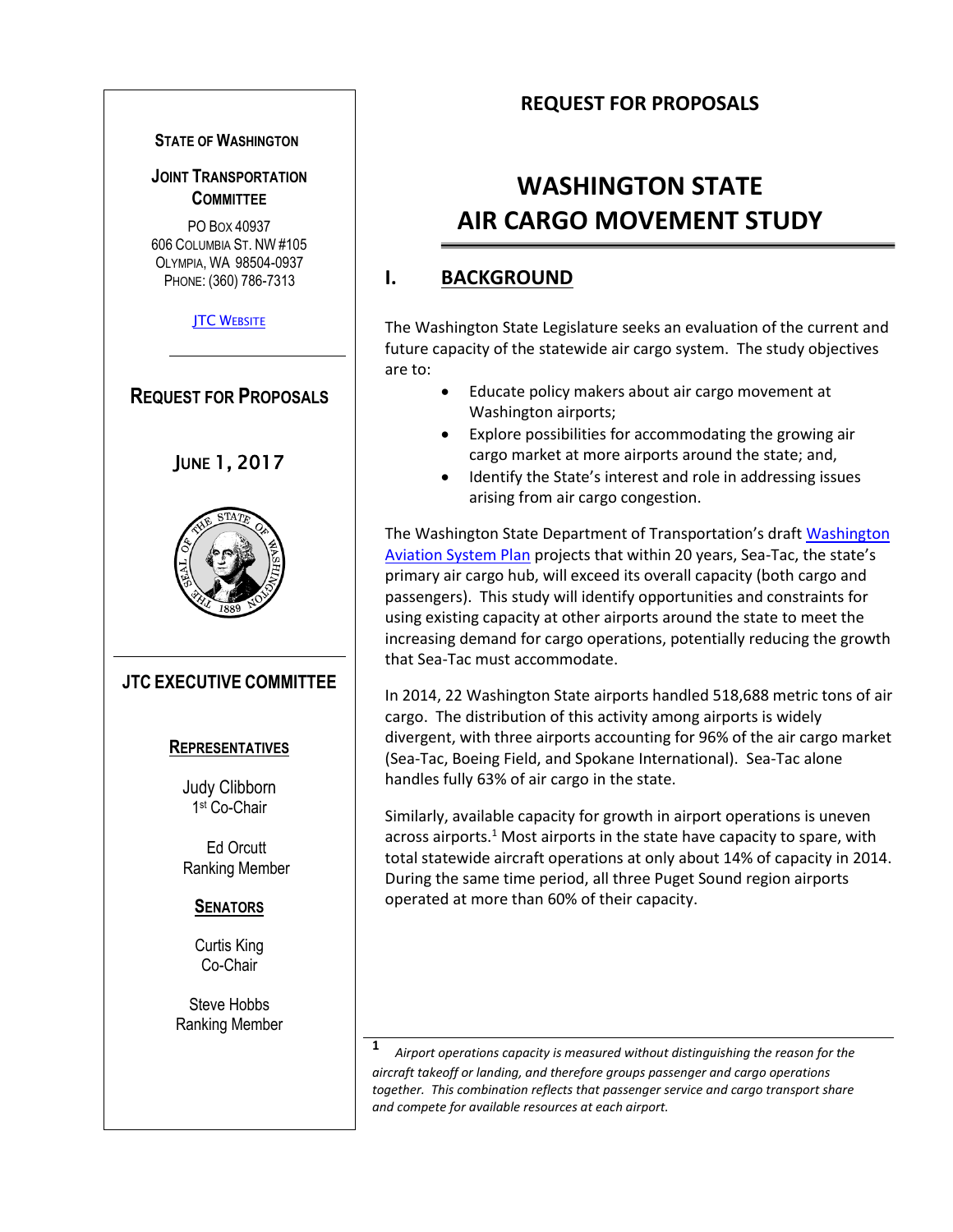The dominant airports moving air cargo in Washington State are owned and operated by local government jurisdictions. These airports individually conduct planning efforts to guide capital and operating investments to meet growing demand.

The air cargo industry is made up of private sector entities, such as commercial passenger airlines, integrated/express carriers (domestic and international), and freight forwarding and logistics companies.

State government generally plays a supporting role in air cargo delivery, providing transportation infrastructure for freight movement, and defining the rules under which the airports and businesses operate in the state.

For all of the public use airports in the state, WSDOT Aviation manages a number of programs, including conducting statewide planning, promoting land use compatibility policies, monitoring runway pavement condition, promoting aeronautical programs, and distributing grant funds in support of airport capital programs. WSDOT Aviation also manages a number of small airports owned by the state, ensuring that those communities maintain access to services not available locally.

### **II. SCOPE OF WORK**

The study will describe the current system of air cargo movement in Washington State; identify congested and underutilized capacity around the state; and evaluate effective strategies to use existing capacity at airports statewide. This study will also identify the state's interest in reducing air cargo congestion.

A Stakeholder Panel of approximately 20 people will be convened to provide feedback and technical expertise for the study.

The Consultant will submit a draft final report by December 6, 2018.

#### **Stakeholder Panel and Staff Workgroup**

The Stakeholder Panel will include representation from the Legislature, the Governor's office, airports, the air cargo and freight industries, transportation planning organizations, and the Washington State Departments of Transportation and Commerce. The JTC expects to hold approximately four or five Stakeholder Panel meetings over the course of the two-year study.

A Staff Workgroup of approximately 20 people will provide guidance during the study, meeting in advance of each Stakeholder Panel meeting. The Staff Workgroup will include staff from the JTC, House and Senate Transportation Committees, Governor's Office of Financial Management, WSDOT, State Department of Commerce, Puget Sound Regional Council, airports, Counties and Cities Associations, Washington Public Ports Association, and staff designated by industry representatives. The Consultant should expect to work with the Staff Workgroup throughout the study, to solicit input, review draft materials, and to review findings, recommendations and draft reports.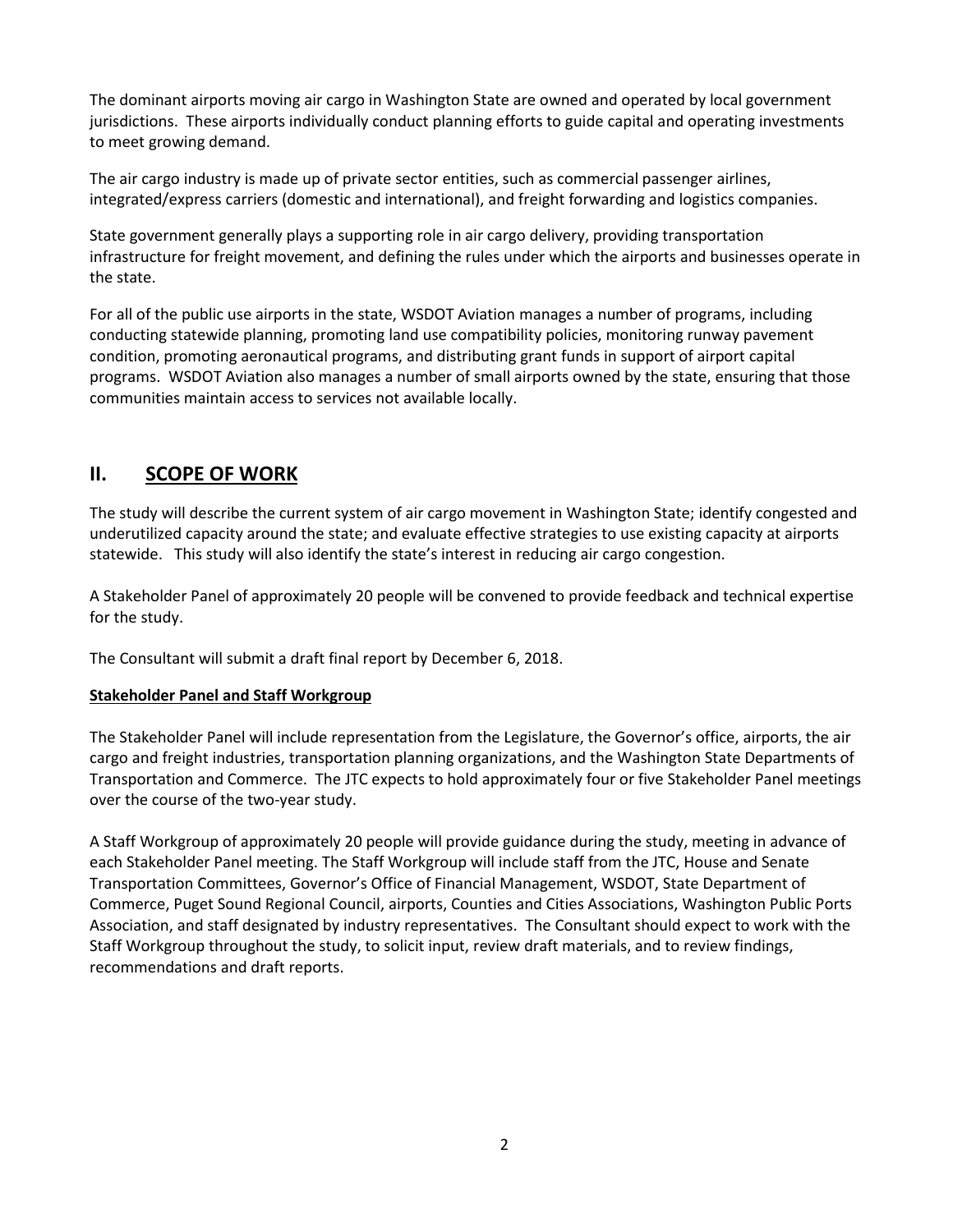### **TASKS TO BE COMPLETED IN STUDY**

The description of tasks below is not intended to fully encompass the study tasks, but instead includes the minimum requirements, in order to provide the Consultant with a framework for the study. **Consultants are encouraged to recommend additions and/or alternatives to better accomplish the study's tasks.**

### **TASK 1: DESCRIBE THE AIR CARGO SYSTEM IN WASHINGTON STATE**

In Task 1, the Consultant must research and describe the state's air cargo system, as follows:

- Identify the facilities, organizations, and types of businesses that comprise the system;
- Evaluate the current and projected future capacity of the air cargo system;
- The Consultant will determine which measures of capacity to use, which may relate to airfield capacity, remain-over-night capacity, sorting facilities, ground freight access, or other measures appropriate for the analysis;
- Identify underutilized capacity; and,
- Identify and describe what market forces may determine demand for cargo service at different facilities and what role the shippers and cargo service providers play in determining how cargo is moved in the state.

Given the proprietary nature of some of the relevant data on air cargo movement, the Consultant should describe the intended data sources they will use and the method of access to those data sources.

The Consultant may also describe other aspects of the air cargo system that enhance understanding of how the system works, regionally and statewide.

Deliverable: White paper

## **TASK 2: AIR CARGO CONGESTION**

In Task 2, the Consultant will develop a definition of congestion in the state's air cargo system, including metrics by which to measure congestion and the cost of congestion to shippers. Using this definition, the Consultant will discuss the extent to which the air cargo system described in Task 1 is congested. In addition, the Consultant will identify the State's interests in reducing air cargo congestion and ways to address these interests on a statewide basis.

The identification of State interest may include evaluating how reduced air cargo congestion fits within the State of Washington's performance goals and measures ([Results Washington](http://www.results.wa.gov/) and [Results WSDOT\)](http://www.wsdot.wa.gov/about/secretary/results-wsdot), what policies and programs Washington State currently uses to further these goals, and effective strategies used by other states and public entities to support reduced air cargo congestion.

In its proposal, the Consultant will describe the intended methods for accomplishing both of these sub-tasks.

Deliverable: White paper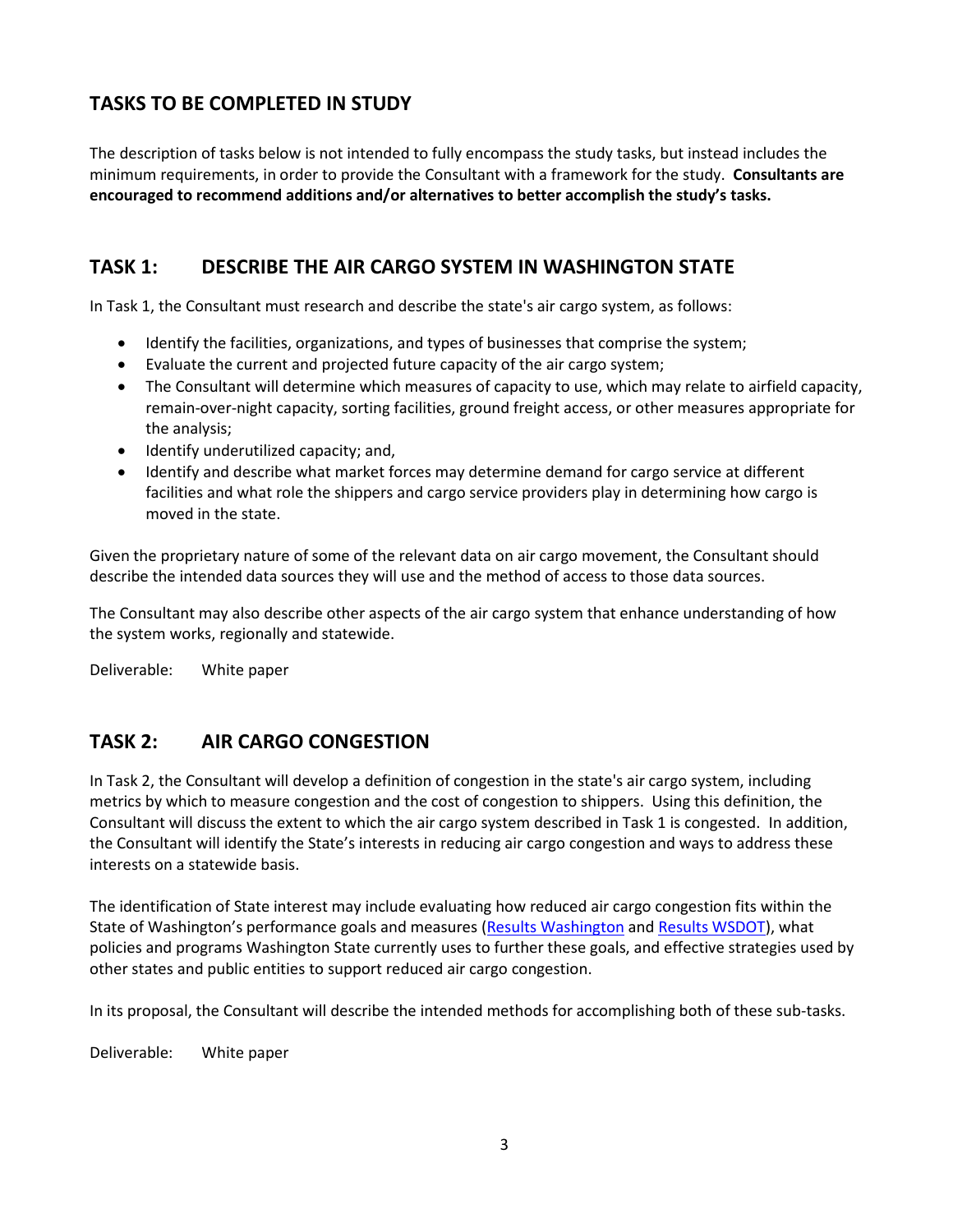### **TASK 3: EVALUATE HOW TO USE EXISTING CAPACITY ACROSS WASHINGTON STATE**

In Task 3, the Consultant will use the information in Task 1 to identify opportunities for reducing air cargo congestion in the state by using existing capacity across Washington. These opportunities may be evaluated by means of identifying case study airports, to compare and contrast the strengths and constraints presented by different airport types and locations. Airports that were a part of th[e November 2016 meeting of legislators](http://leg.wa.gov/JTC/Documents/Studies/AirCargo/AviationCapacityAirFreightMeetingNotes110716.pdf) and various interested parties included Sea-Tac, Spokane International Airport, and Grant County International.

As part of this evaluation, the Consultant will evaluate:

- The statewide interests served by pursuing these opportunities;
- Air, land, and surface transportation constraints, including intermodal constraints, to accommodate current demand and future growth;
- Impediments to addressing those constraints;
- Options to address those constraints;
- The impacts to air cargo-related industries that would result from shifting cargo service to Washington airports that currently have available capacity; including barriers to entry for establishing new or enhanced air cargo service; and,
- Other policy issues and market forces related to shifting air cargo service to airports with available capacity.

In its proposal, the Consultant will describe the intended method for accomplishing this review of opportunities and constraints.

If the Consultant considers it to be important to include site visits to case study airports, the Consultant should include in their proposal a description of purpose of the site visits, the information that would be collected, and whether Stakeholder Panel members and/or staff would be included.

Deliverable: White paper

#### **TASK 4: RECOMMENDATIONS AND IMPLEMENTATION STRATEGIES**

In Task 4, the Consultant will provide recommendations and implementation strategies regarding options:

- To reduce air cargo congestion and more efficiently use available capacity at Washington airports;
- To address the State's interest in reducing air cargo congestion on a statewide basis; and,
- To address partnerships, incentives and other benefits to industry that will encourage investment.

The study recommendations will be those of the Consultant.

The implementation strategies will also include identification of statutory changes needed.

Deliverable: White paper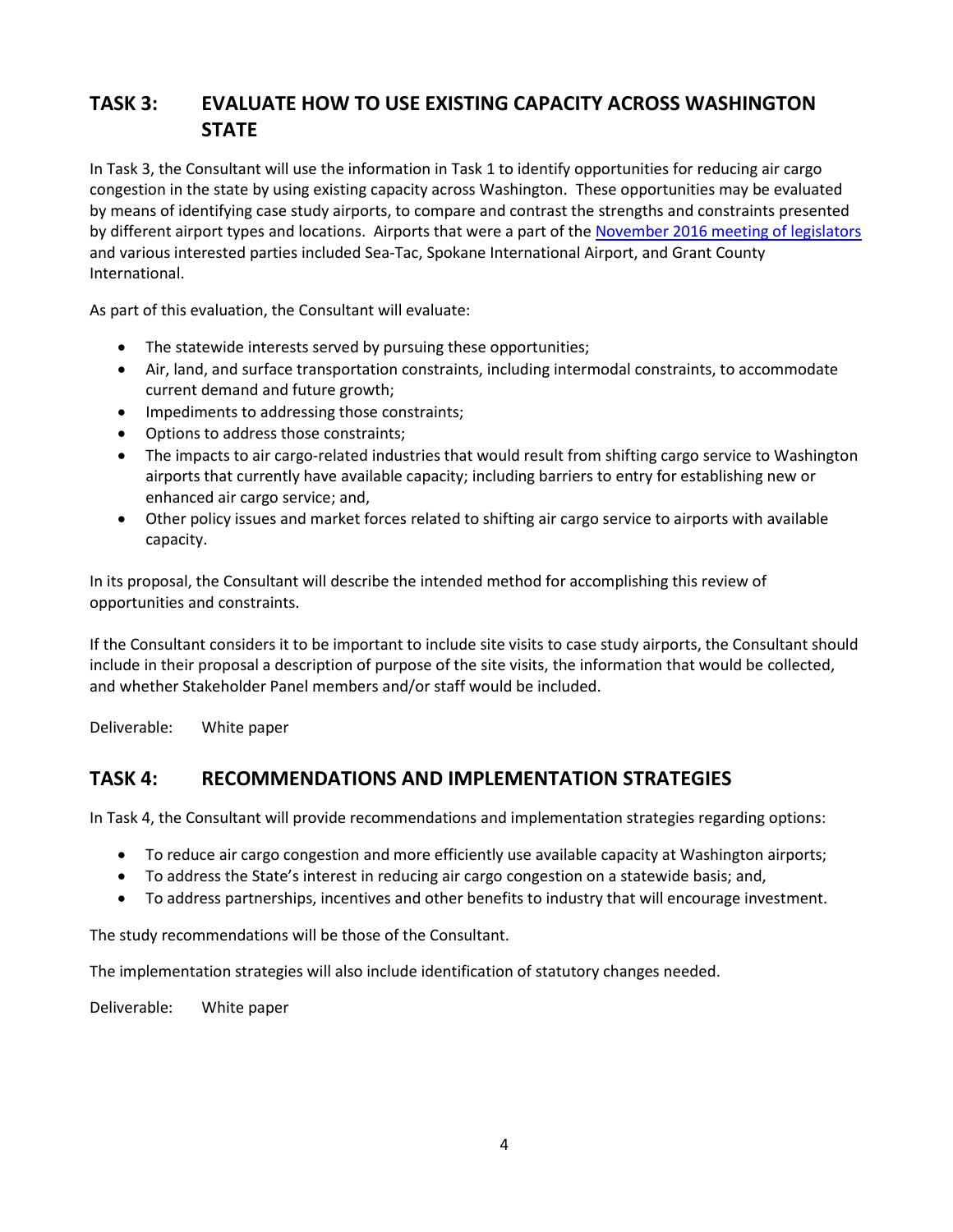# **TASK 5: STAKEHOLDER PANEL AND STAFF WORKGROUP**

A Stakeholder Panel of approximately 20 people will be convened to discuss and understand the study's findings and recommendations and to provide technical expertise for the study. The Stakeholder Panel will include representation from the Legislature, the Governor's office, airports, the air cargo and freight industries, transportation planning organizations, and the Washington State Departments of Transportation and Commerce. The study recommendations will be those of the Consultant.

A Staff Workgroup (SWG) of approximately 20 people will provide guidance during the study, meeting in advance of each Stakeholder Panel meeting. The SWG will be made up of staff from the JTC, House and Senate Transportation Committees, Governor's Office of Financial Management, WSDOT, State Department of Commerce, PSRC, airports, Counties and Cities Associations, Ports Association, and staff designated by industry representatives. The Consultant should expect to work with the SWG throughout the study, to solicit input, review draft materials, and to review findings, recommendations and draft reports.

The Consultant's study proposal must describe how the Stakeholder Panel and SWG meetings will be incorporated into each task of the study. Specifically, the consultant must describe the number and objective of Stakeholder Panel meetings needed to:

- Brief the Panel on the existing air cargo system in Washington State;
- Facilitate a discussion of how to define air cargo congestion and the state's interest in reducing air cargo congestion;
- Facilitate a discussion of the opportunities and constraints presented by existing air cargo capacity at other airports across Washington State; and,
- Incorporate the Stakeholder Panel feedback into the study findings and recommendations, knowing that the ultimate recommendations are those of the Consultant.

In addition, the proposal should include information about the Consultant's approach to meeting facilitation. The JTC will pay for and arrange any needed catering for these meetings.

The Consultant will coordinate and facilitate both groups, and provide all meeting materials.

## **TASK 6: PRESENTATIONS**

The Consultant will attend and provide study updates at the following meetings:

- November 14, 2017, JTC meeting in Sea-Tac, as part of the Washington State Association of Counties annual meeting;
- One presentation each to the House and Senate Transportation Committees during the 2018 legislative session, at the Committee Chairs' discretion. These two presentations likely would occur on the same day, which would probably be in January 2018;
- July 2018 JTC meeting at a location to be determined (one hour presentation);
- Presentation of a PowerPoint summary of the draft report, along with the draft report, to the Joint Transportation Committee, likely in November 2018; and,
- Potentially, another presentation to the House and Senate Transportation Committees during the 2019 legislative session, at the Committee Chairs' discretion.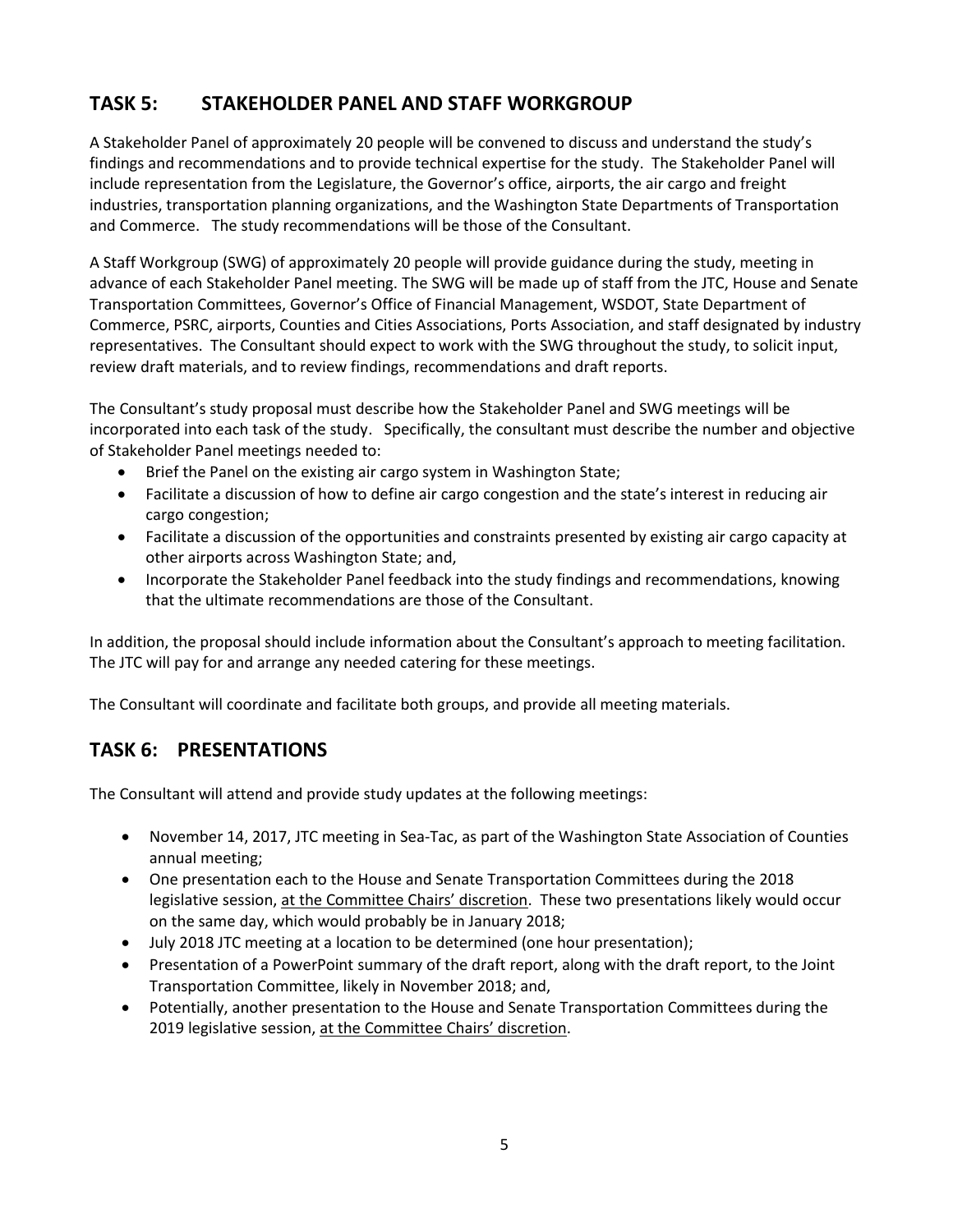# **TASK 7: DRAFT AND FINAL REPORTS**

The Consultant will prepare both a draft and a draft final report for the study, summarizing study recommendations and implementation strategies for reducing air cargo congestion, including the more efficient use of existing airport capacity in Washington State. The reports must indicate which statutes if any, would need to be changed to enact the Consultant's recommendations. The white papers described above may be incorporated into the final report, or may be included in the report appendix.

The JTC desires to have the draft report presented during its November 2018 meeting, so that it may be considered for acceptance at its final December 2018 meeting.

The Consultant will be required to deliver a draft report to the JTC Project Manager and SWG by October 22, 2018, to allow for review and incorporation of SWG comments and suggestions.

The Consultant shall work with the JTC Project Manager on review of the draft reports, and incorporate any needed changes.

Deliverable: Draft and final reports

#### **III. CONTRACT DELIVERABLES**

The successful Consultant will provide the following services and deliverables:

- 1. Within five (5) calendar days of the announcement of the apparent successful Consultant, the Consultant shall submit a work plan to meet the requirements of Section II of this RFP, with any changes necessary based on additional information. The work plan shall include:
	- Specific steps detailing how this study will be carried out;
	- The specific tasks to be performed and by whom;
	- The expected duration and level of effort in hours by person;
	- The specific data that will be needed, along with data sources; and,
	- A schedule for performing the tasks.

The JTC will review, comment on, and approve the final work plan. Any subsequent changes to the work plan shall also require approval by the JTC.

- 2. In conducting the study, the Consultant shall coordinate and facilitate the Staff Workgroup meetings. The Consultant shall provide all meeting materials. JTC staff will be responsible for scheduling meetings, securing meeting locations, and providing food and refreshments for the meetings.
- 3. The Consultant Project Manager shall have, at a minimum, twice-monthly scheduled conference calls with the JTC Project Manager. Full or partial Consultant team conference calls may be scheduled as needed.
- 4. The Consultant shall prepare and present to the JTC Project Manager, monthly written progress reports that address and summarize the issues in the Consultant's contracted Scope of Work and Work Plan.
- 5. The Consultant shall prepare draft white papers as described above in Tasks 1 through 4. These white papers may be used in the Final Report. The Consultant shall present a draft to the JTC Project Manager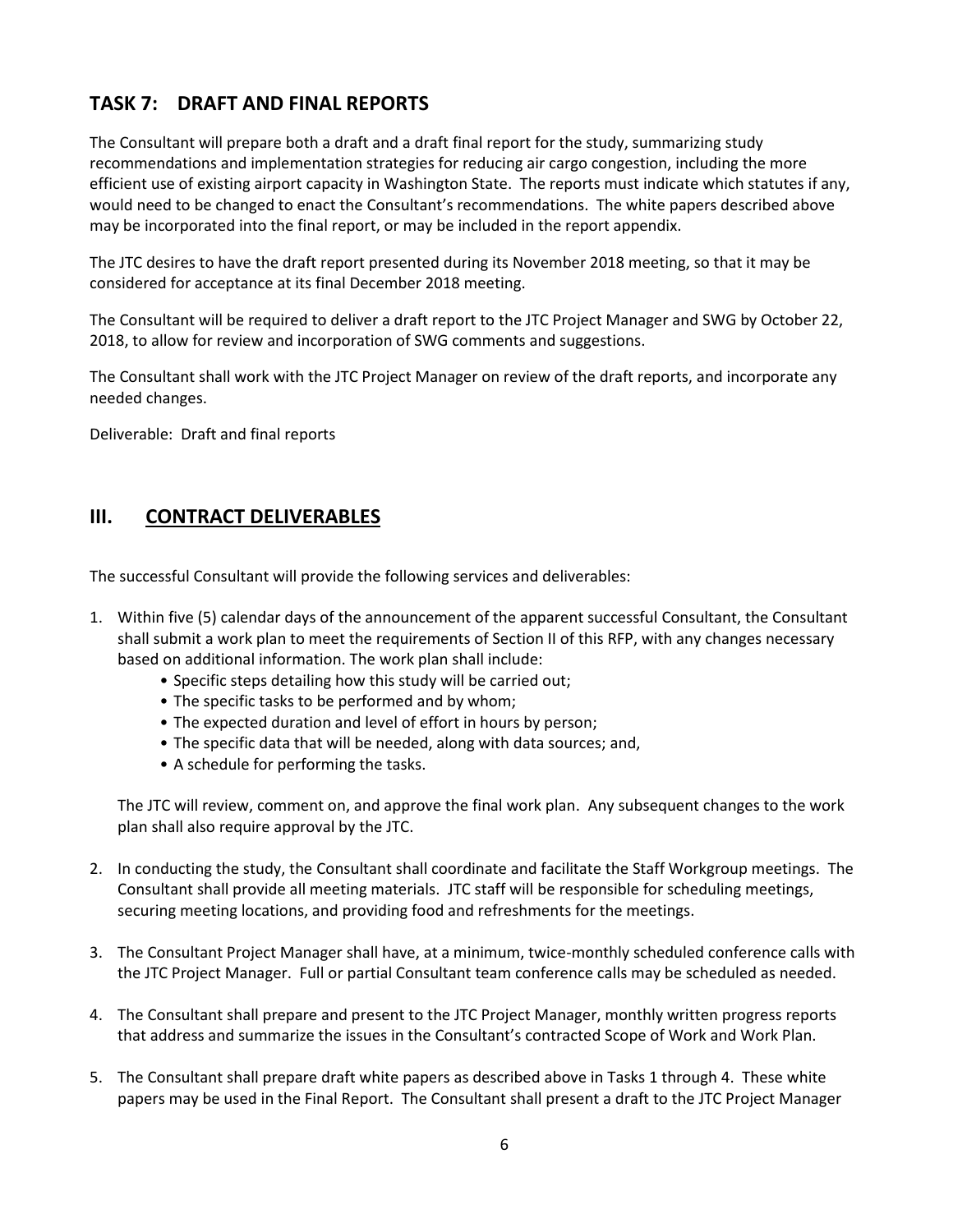and Staff Workgroup, for comments and suggestions. The Consultant shall work with the JTC Project Manager on review of the draft white papers and PowerPoints, and incorporate any needed changes.

- 6. The Consultant shall present a draft report to the JTC Project Manager and Staff Workgroup by October 22, 2018, for comments and suggestions. The Consultant shall work with the JTC Project Manager on review of the draft report, and incorporate any needed changes.
- 7. The Consultant shall submit the draft final report by December 6, 2018. The draft final report is not final until the four JTC Executive Committee Members have voted to accept it.
- 8. The Consultant may be requested to make a presentation to the House and Senate Transportation Committees during the 2018 and 2019 legislative sessions. The decision will be up to the Chairs of the House and Senate Transportation Committees.
- 9. The Consultant shall deliver copies of the approved Final Report in the following formats:
	- 25 printed and appropriately bound color copies
	- Electronic version suitable as printing "master" (Word and PDF)
	- Electronic version suitable for web-based distribution (PDF)

#### **IV. OVERSIGHT AND ADMINISTRATIVE RESPONSIBILITY**

The JTC will have prime oversight for this study. The clients of this study are the four JTC Members (the Chairs and Ranking Members of the House and Senate Transportation Committees), who are represented in day-to-day study activities by the JTC Project Manager.

JTC staff will be responsible for the following activities:

- Prepare, publish and administer the RFP process;
- Coordinate the Consultant selection process and negotiate the contract;
- Administer the contract (review and approve invoices, ensure milestones are being met, etc.);
- Attend regularly scheduled briefings with Consultant;
- Receive, evaluate and edit Consultant products; and,
- Oversee communications and meetings between JTC, the Consultant, and the Stakeholder Panel and the Staff Workgroup.

#### **V. QUALIFICATIONS**

- Bidder must be licensed to do business in the state of Washington.
- JTC shall also examine Bidder for responsibility. Responsibility shall include such measures as insurance coverage that meets state requirements, references, prior experience and satisfaction of existing clients, and other information related to responsibility.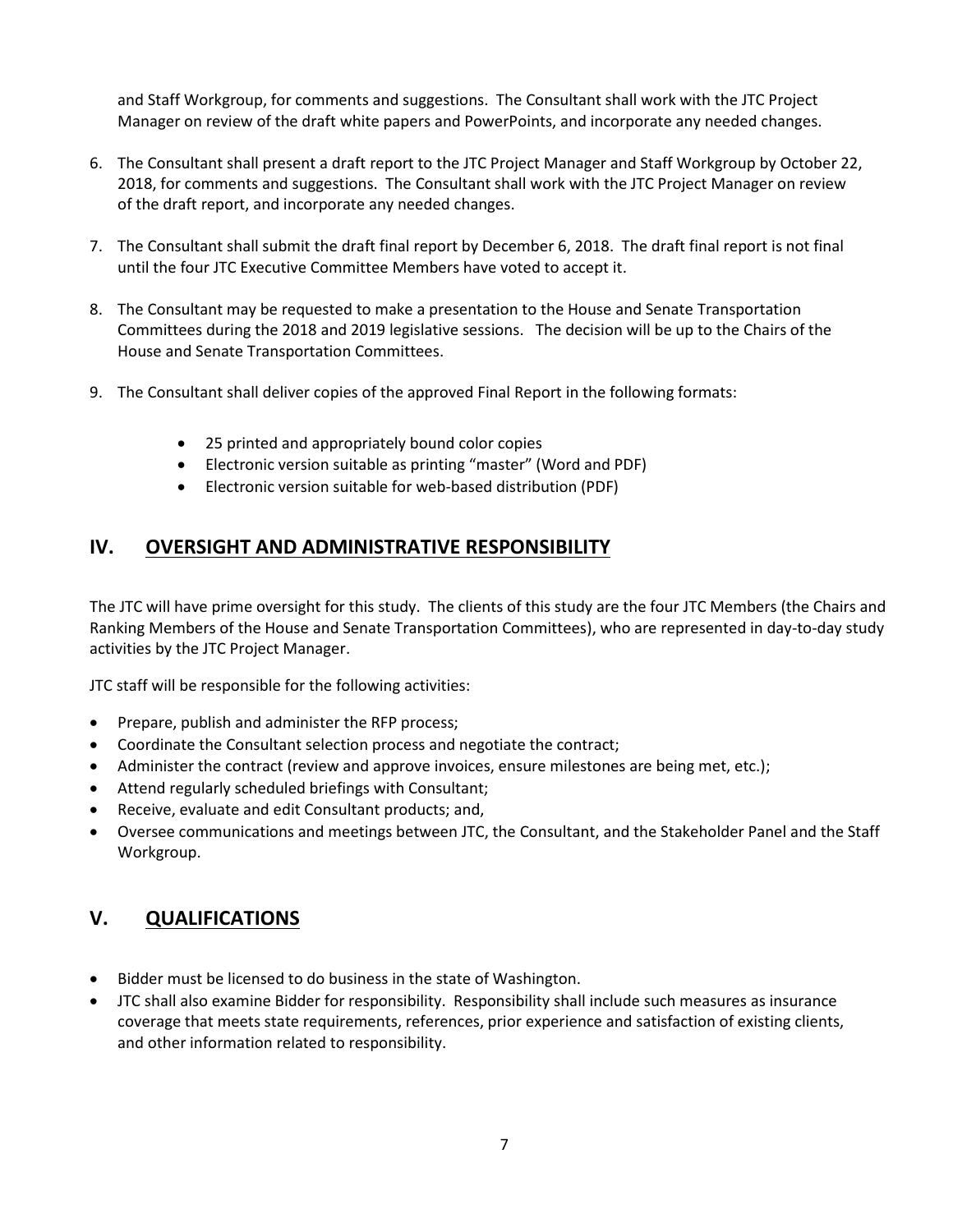### **VI. DEFINITIONS**

- **Apparently Successful Bidder** or **Apparently Successful Consultant -** the Bidder or Consultant selected as the most qualified entity to perform the stated services.
- **Bidder or Consultant –** an entity intending to submit or submitting a proposal for the project.
- **JTC –** Joint Transportation Committee, a Washington State legislative agency governed by an Executive Committee comprised of the Chairs and Ranking Members of the House and Senate Transportation Committees. JTC shall mean the Executive Committee, Committee Coordinator, Project Manager, and/or any other staff of the JTC.
- **JTC Members –** the four Members of the JTC Executive Committee, who are the Chairs and Ranking Member of the House and Senate Transportation Committees.
- **JTC Coordinator –** the Chief Executive Officer of the Joint Transportation Committee.
- **RFP --** This Request for Proposals, any addendum or erratum thereto, Bidder's written questions and the respective answers, and any related correspondence that is addressed to all Bidders.
- **Contract definitions** are provided in the State of Washington General Terms and Conditions for personal services contracts in Exhibit A.

# **VII. PROVISO**

[Engrossed Senate Bill 5096, Section 204,](http://lawfiles/biennium/2017-18/Pdf/Bills/Senate%20Passed%20Legislature/5096.PL.pdf) transportation budget proviso directing this study:

(3)(a) \$500,000 of the multimodal transportation account—state appropriation is for a consultant study of air cargo movement at Washington airports. The study must:

(i) Describe the state's air cargo system, and identify the facilities that comprise the system;

(ii) Evaluate the current and projected future capacity of the air cargo system;

(iii) Identify underutilized capacity;

(iv) Identify and describe what market forces may determine demand for cargo service at different facilities and what role the shippers and cargo service providers play in determining how cargo is moved in the state;

(v) Develop a definition of congestion in the state's air cargo system, including metrics by which to measure congestion and the cost of congestion to shippers; and

(vi) Evaluate what would be needed to more effectively use existing capacity at airports across the state. As part of this evaluation, the study must:

(A) Evaluate air, land, and surface transportation constraints, including intermodal constraints, to accommodate current demand and future growth;

(B) Evaluate impediments to addressing those constraints;

(C) Evaluate options to address those constraints; and

(D) Evaluate the impacts to air cargo-related industries that would result from shifting cargo service to Washington airports that currently have available capacity.

(b) The study must also identify the state's interest in reducing air cargo congestion and evaluate ways to address this interest on a statewide basis.

(c) The study must provide recommendations regarding:

(i) Options to reduce air cargo congestion and more efficiently use available capacity at Washington airports;

(ii) Options to address the state's interest in reducing air cargo congestion on a statewide basis;

(iii) Strategies to accomplish the recommendations under this subsection (3)(c); and

(iv) Statutory changes needed to implement the recommendations under this subsection (3)(c).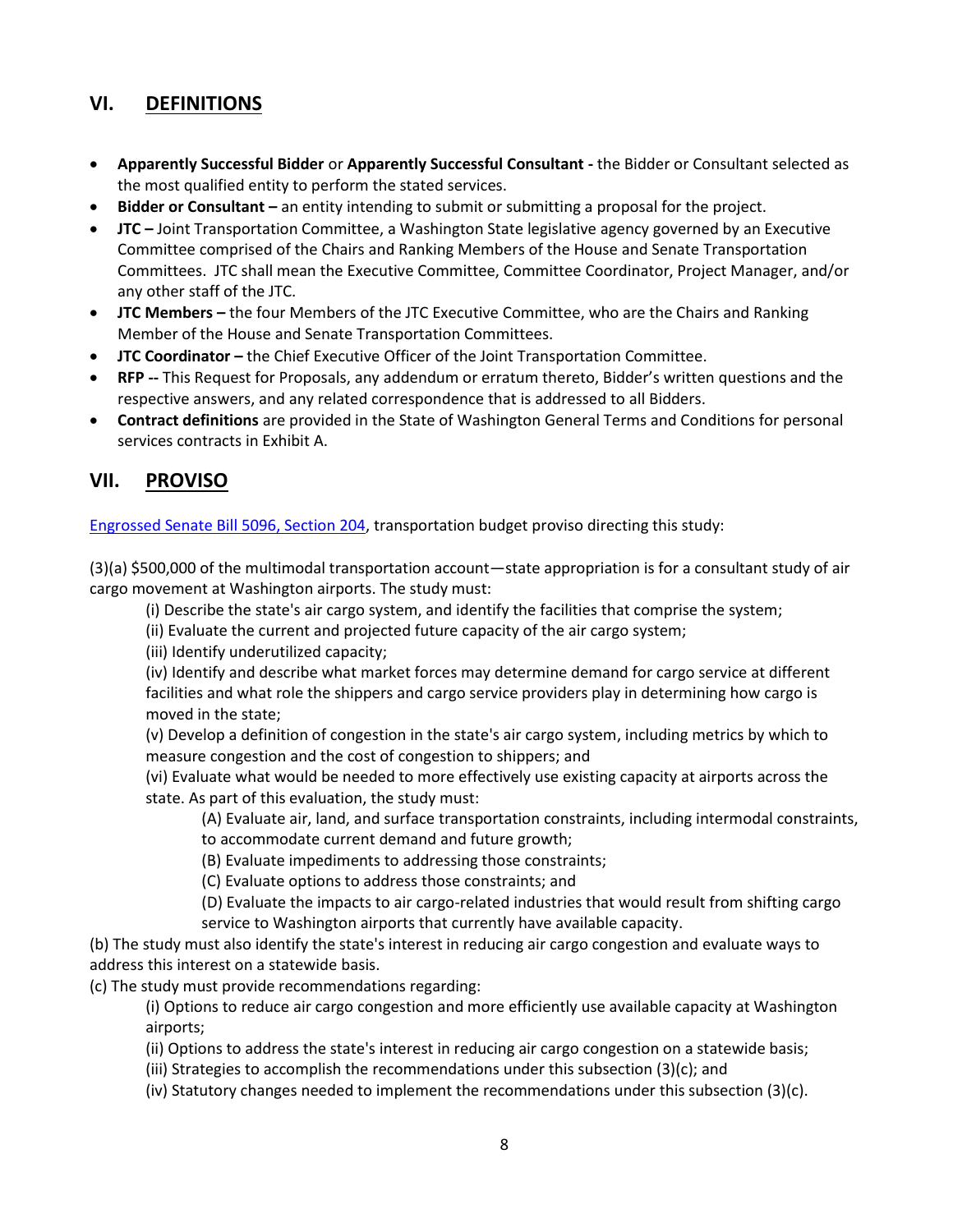(d) The department of transportation shall provide technical support for the study, including providing guidance regarding information that may already be available due to the department's ongoing work on the Washington aviation system plan.

(e) The joint transportation committee shall issue a report of its findings and recommendations to the house of representatives and senate transportation committees by December 14, 2018.

### **VIII. HELPFUL RESOURCES**

In addition to the resources listed in the Background and Scope of Work, the following resources are provided for convenience and additional background for preparation of proposals. These resources are not exhaustive, and should not be solely relied upon to the form the basis of a proposal or any subsequent recommendations.

[WSDOT, Draft Washington Aviation System Plan \(WASP\), March 2017](http://www.wsdot.wa.gov/aviation/Planning/wasp.htm)

[Sea-Tac Sustainable Master Plan \(in process\)](https://www.portseattle.org/Business/Construction-Projects/Airport-Projects/Pages/airport-master-plan.aspx)

- Scroll to bottom of page to see all briefings of the Port of Seattle Commission
- [Sea-Tac Air Cargo, Staff Presentation, March 24, 2015](https://www.portseattle.org/about/commission/meetings/2015/2015_03_24_RM_7c_supp.pdf)

[Port of Moses Lake, profile of Grant County International Airport](http://www.portofmoseslake.com/aeronautics/)

[Boeing Field Master Plan \(in process\)](http://kingcounty.gov/depts/transportation/airport/planning.aspx)

[Aviation Capacity and Air Freight, Legislator Roundtable, November 2016](http://leg.wa.gov/JTC/Documents/Studies/AirCargo/AviationCapacityAirFreightMeetingNotes110716.pdf)

[WSDOT, Airport Investment/Solutions Study, 2014-15](http://www.wsdot.wa.gov/aviation/AirportInvestmentStudy.htm)

[WSDOT, Aviation Economic Impact Study, 2012](http://www.wsdot.wa.gov/aviation/WAEconomicStudy.htm)

[WSDOT, Washington State Long-Term Air Transportation Study \(LATS\), July 2009](http://www.wsdot.wa.gov/aviation/lats/default.htm)

[Puget Sound Regional Council, Regional Air Cargo Strategy,](https://www.psrc.org/sites/default/files/aircargo.pdf) October 2006

## **IX. PROJECT BUDGET**

The budget for this project shall not exceed a maximum of \$475,000. Any resulting contract for this project will be subject to the standard state of Washington General Terms and Conditions for personal services contracts. A copy is attached to this RFP as Exhibit A.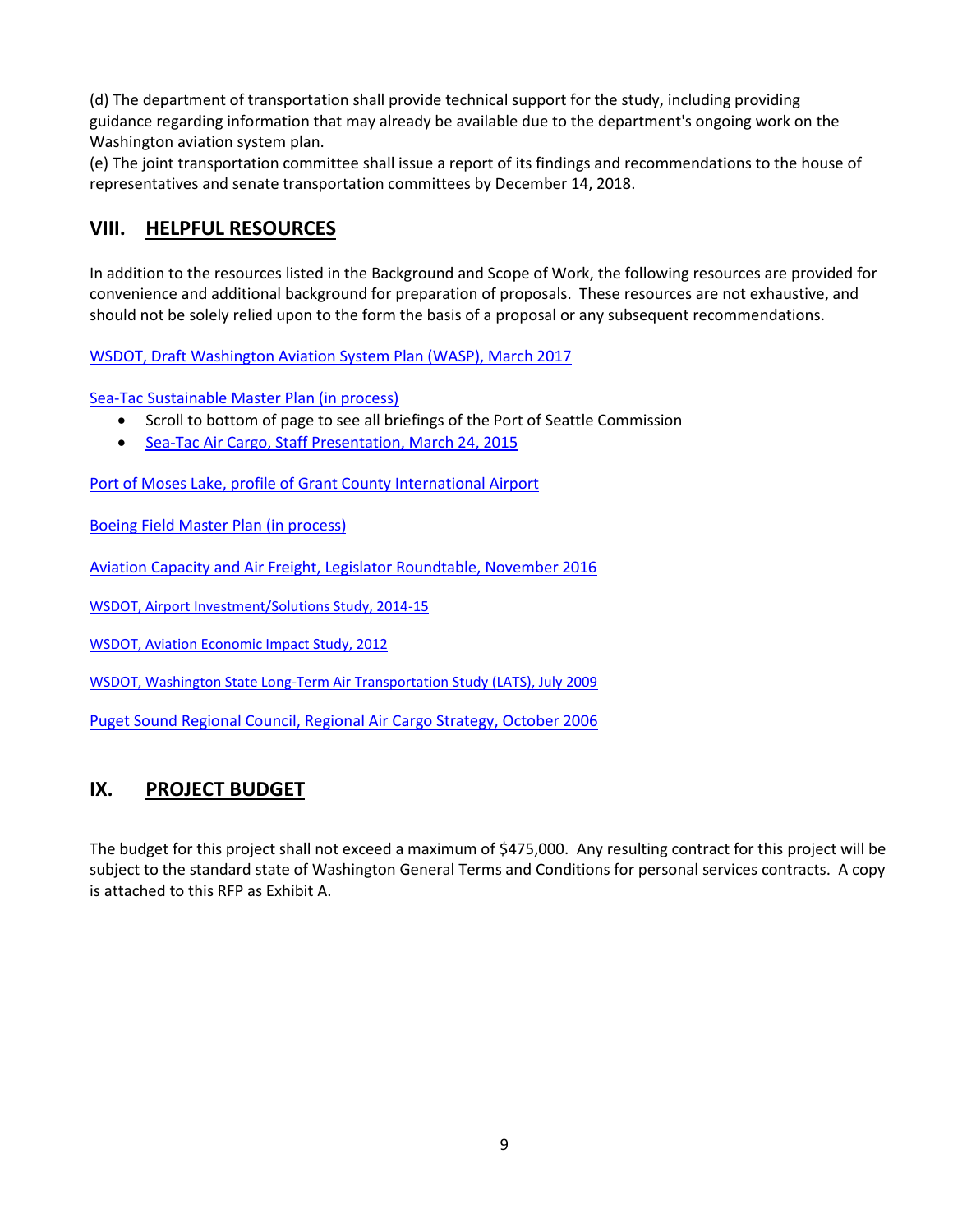#### **X. INSTRUCTION TO BIDDERS**

#### **A. SUBMISSION OF PROPOSAL**

**NOTE:** All times listed below refer to local time in Olympia, Washington.

- 1. A Letter of Intent to Bid must be submitted either electronically or by paper copy by 5:00 p.m., local time in Olympia, on **June 13, 2017**, and must include company name, address and email address.
- 2. Bidders must submit seven copies of the proposal and one electronic PDF copy on CD.
- 3. Bidders must include one paper copy of two samples of previous work similar to this type of project and the internet link to these samples or an electronic copy on CD.
- 4. Proposals are due no later than **5:00 p.m., local time in Olympia, on June 27, 2017,** whether mailed or hand delivered. Late proposals will not be accepted and will be automatically disqualified. Proposals should be submitted to:

Joint Transportation Committee (JTC) Sonia Plasencia, RFP Coordinator P.O. Box 40937 606 Columbia Street NW, #105 Olympia, WA 98504-0937

- 5. Selected bidders will be required to attend oral interviews on **July 21, 2017**, at JTC's offices in Olympia and provide presentations at their expense. Selected bidders will be notified of the time of their scheduled interview and presentation.
- 6. All proposals and accompanying documentation become the property of the JTC and will not be returned.
- 7. JTC will not be liable for any costs associated with preparation and presentation of a proposal submitted in response to this RFP. The Bidder assumes responsibility for the travel and associated costs of Bidder personnel as they relate to bidding on this project.
- 8. In the event it becomes necessary to revise any part of this RFP, an addendum or erratum will be provided to all Bidders who submitted a Letter of Intent to bid.
- 9. After submission, Bidders will not be allowed to amend their proposal. Responses consisting solely of marketing material are not acceptable and will be rejected.
- 10. Questions regarding this RFP should be directed to Sonia Plasencia, RFP Coordinator, as the single point of contact for this solicitation, **by email only** to Sonia.Plasencia@leg.wa.gov. Inquiries concerning clarification of some aspect of the RFP will be accepted beginning at 9:00 a.m. on **June 1, 2017***.* No inquiries concerning the RFP will be accepted after 5:00 p.m., local time in Olympia, on **June 13, 2017***.* By **June 16, 2017***,* responses to inquiries will be transmitted to all Bidders who have submitted a Letter of Intent to Bid.

#### **B. LETTER OF SUBMITTAL**

The Letter of Submittal and the attached Certification and Assurances form (Exhibit B) must each be signed and dated by a person authorized to legally bind the Bidder to a contractual relationship, e.g., the President or Executive Director if a corporation, the managing partner if a partnership, or the proprietor if a sole proprietorship. Along with introductory remarks, the Letter of Submittal is to include by attachment the following information about the Bidder and any proposed subcontractors:

- 1. Name, address, principal place of business, telephone number, and email address of legal entity or individual with whom contract would be written.
- 2. Name, address, and telephone number of each principal officer (President, Vice President, Treasurer, Chairperson of the Board of Directors, etc.).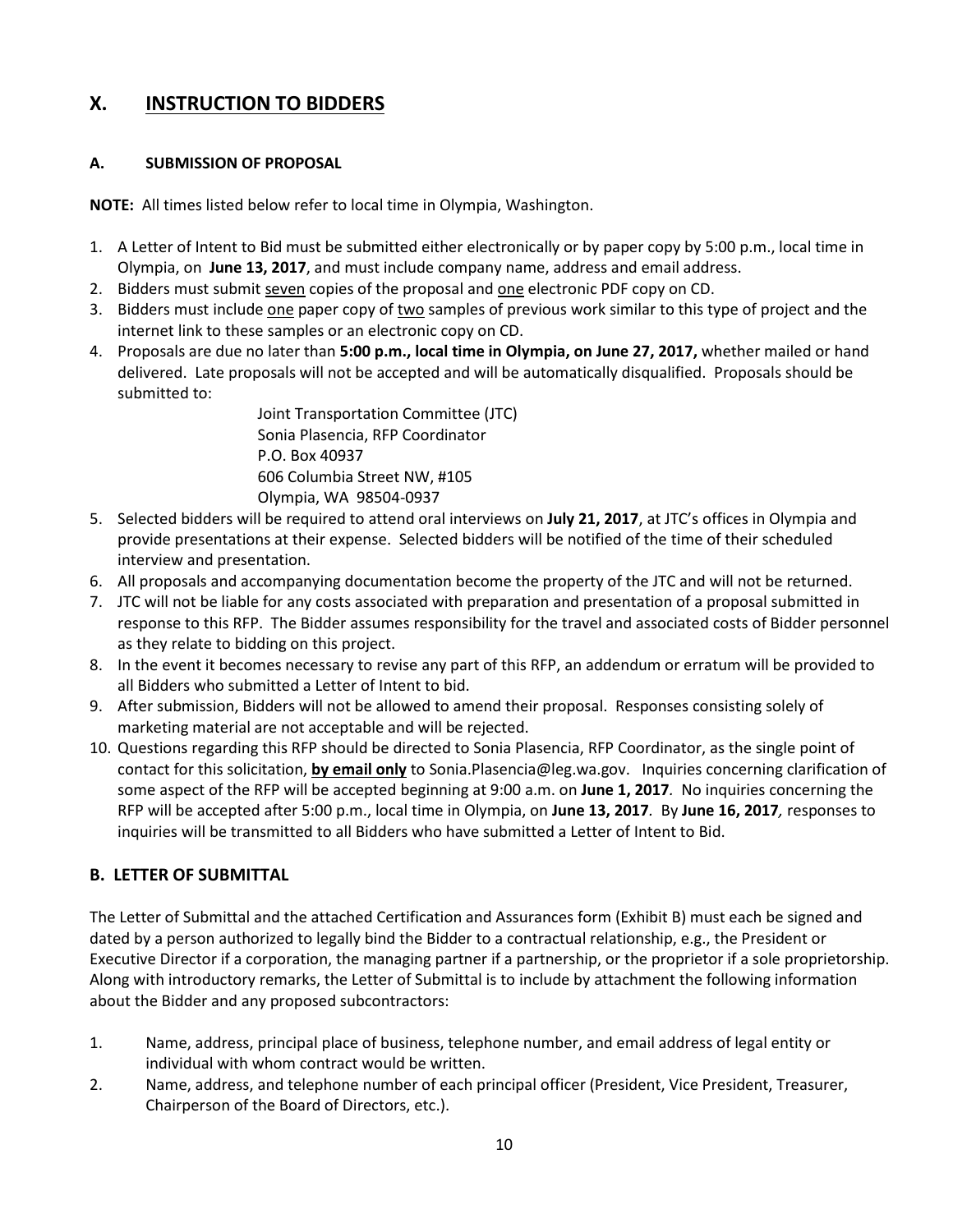- 3. Legal status of the Bidder (sole proprietorship, partnership, corporation, etc.) and the year the entity was organized to do business as the entity now substantially exists.
- 4. Federal Employer Tax Identification number or Social Security number and the Washington Uniform Business Identification (UBI) number issued by the state of Washington Department of Revenue.
- 5. Location of the facility from which the Bidder would operate.
- 6. The names of any Washington State employees or former Washington State employees employed or on the firm's governing board as of the date of the proposal. Include their position and responsibilities within the Consultant's organization. If following a review of this information, it is determined by the JTC that a conflict of interest exists, the Bidder may be disqualified from further consideration for the award of a contract.

#### **C. PROPOSAL FORMAT**

Seven copies of the proposal must be submitted on eight and one-half by eleven (8 1/2x11) inch paper with tabs separating the major sections of the proposal and one electronic PDF copy on CD. The five major sections of the proposal are to be submitted in the order noted below:

- 1. Letter of Submittal, including signed Certifications and Assurances (Exhibit B).
- 2. Technical Approach
	- The Technical Approach should respond to Tasks 1-7 of the Scope of Work, Section ll of this RFP, not to exceed ten pages. This page limitation does not include resumes, qualifications, work samples, the Letter of Submittal or signed Certifications and Assurances form.
	- The Technical Approach should describe the approaches, methodologies, and techniques that will be used to undertake each of these tasks and produce the deliverables; and shall identify each person responsible for each task. It should describe in as much detail as possible the anticipated tasks, levels of effort, schedules, and coordination work required to undertake the Tasks.
- 3. Management Approach
	- The Management Approach shall describe how your firm proposes to organize, manage, control, and report on the status of the study. Identify all critical milestones. It should include the following:
		- o A statement of qualifications to conduct this work.
		- $\circ$  Identification of the individual(s) who will do the actual work being proposed, with attached professional resumes. Please keep resumes as concise as possible.
		- o An organization chart indicating the lines of authority for all personnel involved in performance of the potential contract.
		- $\circ$  A description of staff responsibilities and the amount of time they will devote to the project by task or topic area.
	- Bidders must include one paper copy of two samples of previous work similar to this type of project and the Internet link to these samples or an electronic copy on CD.
- 4. Cost Approach
	- The total cost of this work in a detailed budget, including direct and indirect labor, travel, and any other expenses (itemized). The cost description shall identify projected work hours and hourly rate(s) for each employee, by name and task, who will be assigned to this project.
- 5. References
	- Include three references with whom your firm and the proposed Consultant Project Manager has done similar work. For each reference, include name, title, organization, address, phone number and email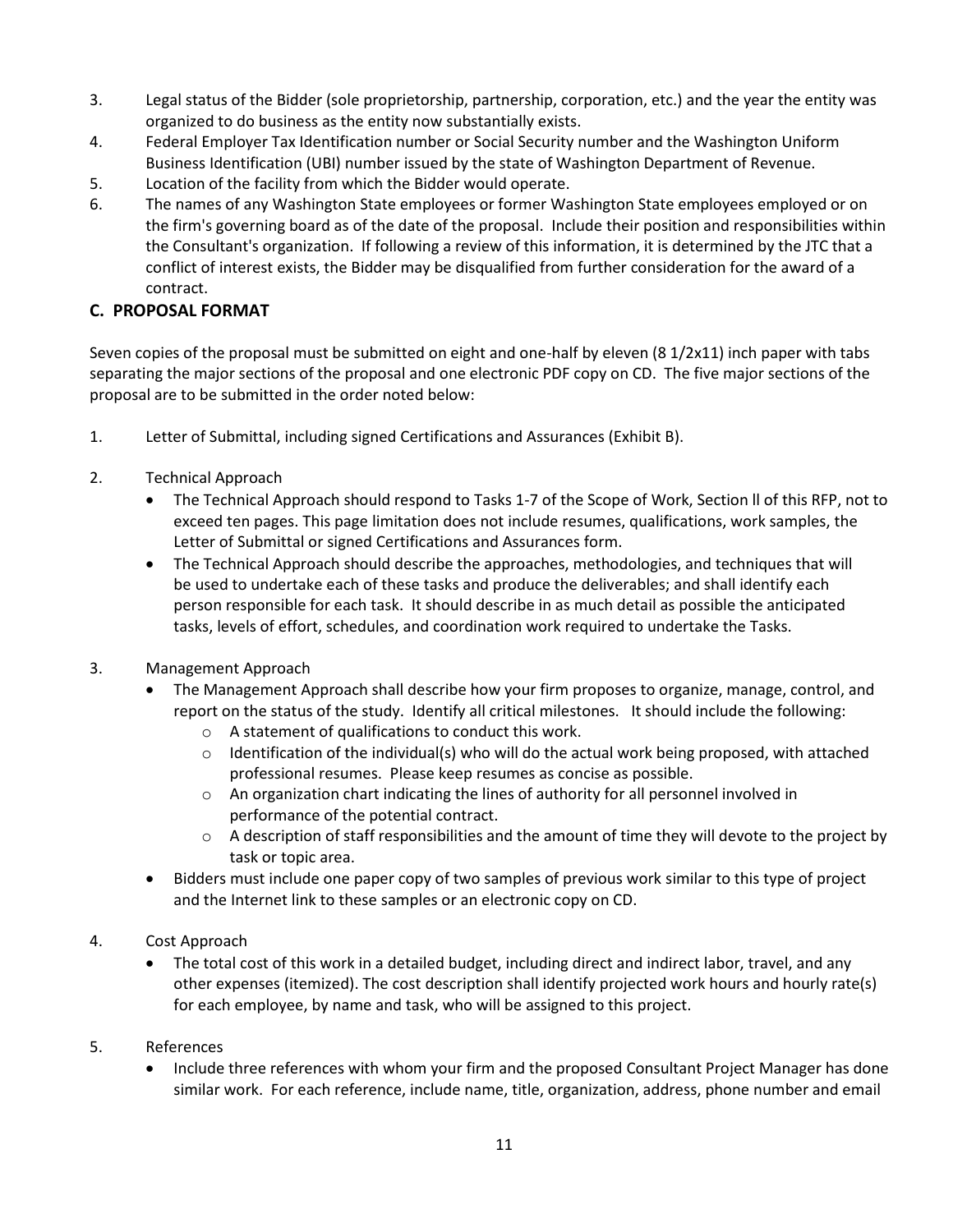address. References shall not include staff of the Joint Transportation Committee, nor Washington State House or Senate Transportation Committee staff.

### **XI. EVALUATION CRITERIA**

Proposals will be reviewed and evaluated by a panel selected by the JTC. After the initial evaluations, the JTC will select a small group of Bidders as finalists for oral interviews and presentations to the evaluation panel. Commitments made by the Bidder at the oral interview, if any, will be considered binding. The score from the oral presentation will be considered independently and will determine the apparently successful bidder.

Written proposals submitted in response to this RFP will be evaluated and weighted on the following three categories. This evaluation will be used solely for selecting Bidders to be invited to make an oral presentation.

- Technical Approach (50%)
	- o Proposed project approach and methodology
	- o Quality of work plan
	- o Feasibility of proposed schedule
	- o Description of proposed deliverables
- Management Approach (45%)
	- o Project team structure internal controls
	- o Staff qualifications & resumes
	- $\circ$  Relevant experience with projects of similar complexity & type
	- o Other applicable experience
- Cost Approach (5%)
	- o Quality of detailed budget
	- o Reasonableness of cost approach
	- o Total project cost

#### **XII. ESTIMATED SCHEDULE OF ACTIVITIES**

Letters of Intent to Bid due June 13, 2017 Due date for proposals June 27, 2017 Oral Interviews **July 21, 2017** Announce apparently successful Bidder Approximately July 24, 2017 Estimated contract start date August 1, 2017

Study introduction to JTC November 14, 2017 in Sea-Tac, Washington Present draft report to JTC November 2018 JTC meeting Draft final report due December 6, 2018 Potential presentations to House and Senate Likely in January 2018 and 2019 Transportation Committees (presentations likely on the same day)

Kick-off meeting with Staff Workgroup The week of September 4, 2017, or as soon thereafter as possible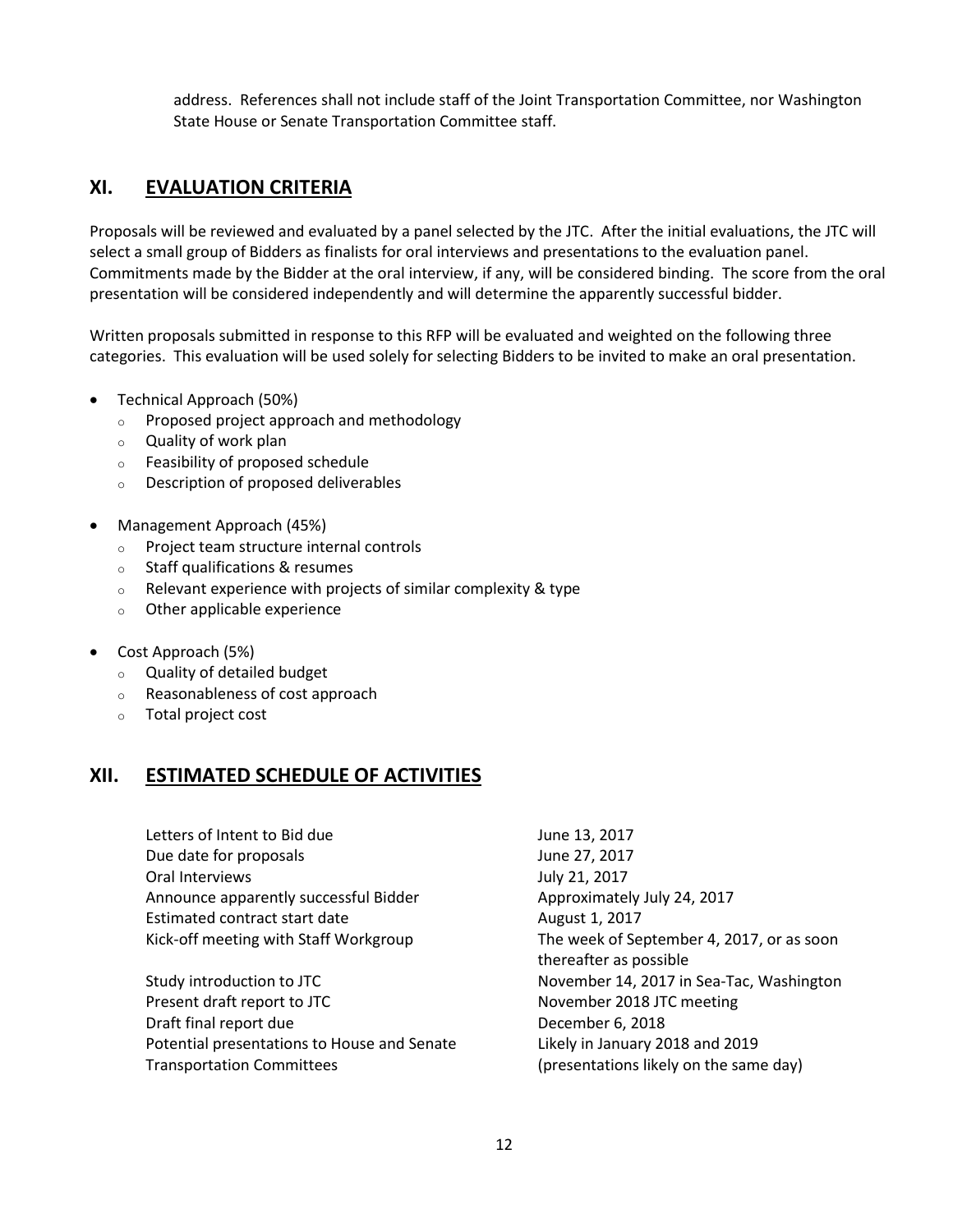### **XIII. PROPRIETARY INFORMATION**

All proposals received shall become public record, but shall remain confidential until the successful bidder resulting from this RFP, if any, is announced. Thereafter, proposals shall be available for public inspection and copying as required by Chapter 42.56 RCW (the principal Washington State statute pertaining to accessibility to public records) except as exempted in that chapter or by other law. Bidders are advised that the permissible exemptions from public disclosure pursuant to Chapter 42.56 RCW are very narrow in scope and will be strictly construed. In the event that a bidder desires to claim portions of its proposal as exempt from disclosure under the provisions of the aforementioned RCW, it is incumbent upon that bidder to clearly identify those portions in a proposal transmittal letter. The transmittal letter must identify the page and particular exemption(s) from disclosure upon which it is making its claim. Further, each page claimed to be exempt must be clearly identified by the word "CONFIDENTIAL" printed on the lower right-hand corner of the page. *Designating the entire proposal as confidential is not acceptable and will not be honored.*

**NOTE:** The proposal of the successful bidder will be attached to the resulting contract and incorporated therein by that attachment. Therefore, as part of a public state agency contract, the *entirety* of the successful bidder's proposal will be subject to public disclosure regardless of any claim of confidentiality or previously applicable statutory exemption. Nevertheless, should a successful bidder obtain a court order from a Washington State court of competent jurisdiction prohibiting disclosure of parts of its proposal prior to the execution of the contract incorporating the same, the JTC shall comply with the court order. The burden is upon the successful bidder to evaluate and anticipate its need to maintain confidentiality and to proceed accordingly. Timeliness will be of the essence; a delay in execution of the contract to accommodate a petition to the courts will not be allowed.

## **XIV. JTC RIGHTS**

- 1. Determination of clarity and completeness in the responses to any of the provisions in this RFP will be made solely by the JTC. The JTC reserves the right to require clarification, additional information, and materials in any form relative to any or all of the provisions or conditions of this RFP.
- 2. The JTC reserves the right to reject any or all proposals at any time prior to the execution of a contract acceptable to the JTC, without any penalty to the JTC.
- 3. The JTC intends to award the contract to the Bidder with the best combination of attributes based on the evaluation criteria listed in Section XI of this RFP. This RFP does not, however, obligate the JTC to contract for services herein.
- 4. Should the JTC fail to negotiate a contract with the Apparently Successful Bidder, the JTC reserves the right to negotiate and contract with the next most qualified Bidder.
- 5. The JTC reserves the right to waive specific terms and conditions contained in this RFP.
- 6. It shall be understood by Bidders that their proposal is predicated upon acceptance of all terms and conditions contained in this RFP unless the Bidder has obtained such a waiver, in writing, from the JTC prior to submission of the proposal. Any such waiver will be granted to all Bidders.
- 7. The JTC reserves the right, at its sole discretion, to waive minor administrative irregularities contained in any Bidder's proposal.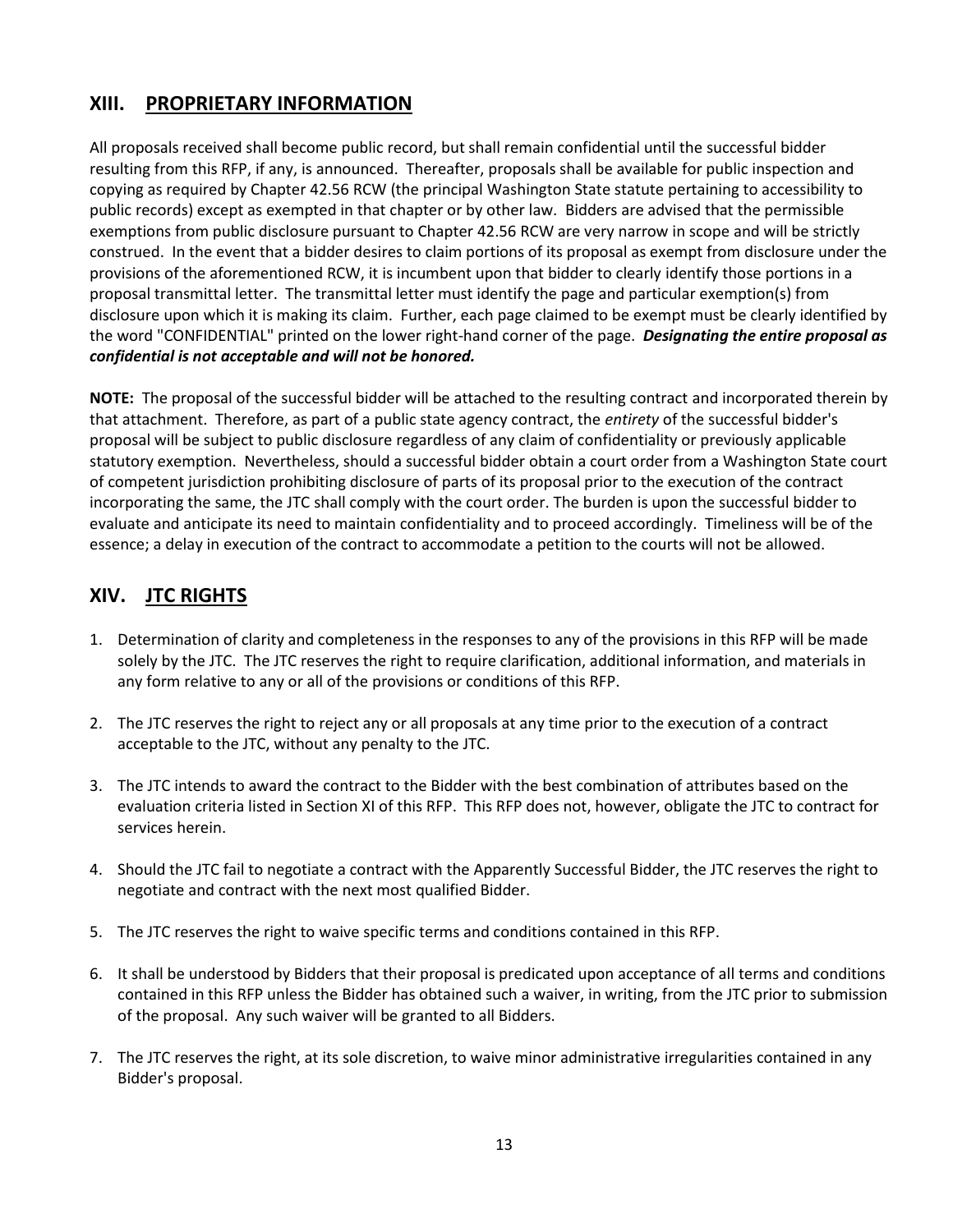Thank you for your interest.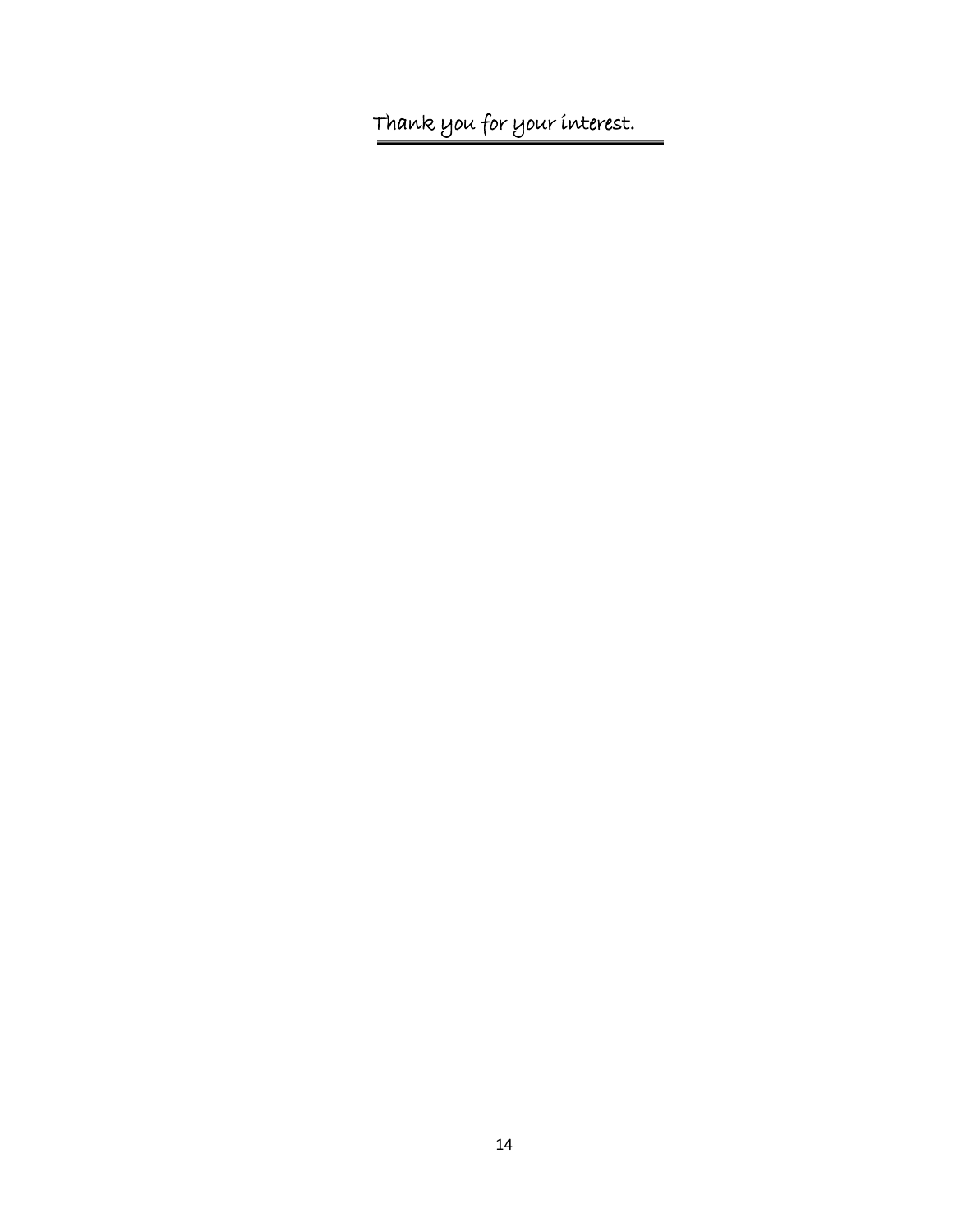**EXHIBIT A**

#### **GENERAL TERMS AND CONDITIONS**

DEFINITIONS -- As used throughout this contract, the following terms shall have the meaning set forth below:

- A. The "Joint Transportation Committee," or "JTC," shall mean the Washington State Joint Transportation Committee, any division, section, office, unit, or other entity of JTC or any of the officers or other officialslawfully representing the JTC.
- B. "Contractor" shall mean that firm, provider, organization, individual, or other entity performing services under this contract, and shall include all employees of the Contractor.
- C. "Subcontractor" shall mean one not in the employment of the Contractor, who is performing all or part of those services under this contract under a separate contract with the Contractor. The terms "Subcontractor" and "Subcontractors" means Subcontractor(s) in any tier.

ADVANCE PAYMENTS PROHIBITED -- No payment in advance or in anticipation of services or supplies to be provided under this contract shall be made by JTC.

CHANGE OF CONTROL OR PERSONNEL -- Contractor shall promptly and in any case within twenty-four (24) hours notify the JTC Project Manager in writing:

- 1. If any of the representations and warranties of the Contractor set forth in this contract shall cease to be true at any time during the term of this contract;
- 2. Of any material change in the Contractor's management staff;
- 3. Of any change in control of the Contractor or in the business structure of the Contractor;
- 4. Of any other material change in the Contractor's business, partnership, or corporate organization relating to this engagement. All written notices regarding changes in management staff shall contain the same information about newly assigned management staff as was requested by JTC in the RFP and such additional information as may be requested by the JTC. For purposes hereof, the term "management staff" shall mean those persons identified as senior management in any response to a RFP or who otherwise will exercise a major administrative role or major policy or Consultant role to the provision of the Contractor's services hereunder. All written notices regarding changes in control of the Contractor shall contain the same information about any new controlling entity as was requested by JTC in the RFP regarding the Contractor and such additional information as may be requested by JTC.

Approval of these changes rests solely with JTC and will not be unreasonably withheld.

CHANGES AND MODIFICATIONS -- The JTC may, at any time, by written notification to the Contractor, make changes in the general scope of the services to be performed under the contract. If any such changes cause an increase or decrease in the cost of, or the time required for the performance of this contract, an equitable adjustment may be made in the contract price or period of performance, or both, and the contract shall be modified in writing accordingly. Any claim by the Contractor for adjustment under this clause must be asserted within thirty (30) days from the date of Contractor's receipt of the notice of such change; *provided*, however, that the JTC may, upon determining that the facts justify such action, receive and act upon such claim asserted at any time prior to final payment under this contract. Failure to agree to any adjustment shall be a dispute concerning a question of fact within the meaning of the clause of this contract entitled "Disputes." However, nothing in this clause shall excuse the Contractor from proceeding with the contract as changed.

CONFLICT OF INTEREST -- JTC may, by written notice to the Contractor, terminate this contract if it is found after due notice and examination by the JTC that there is a violation of the State Ethics Law Chapter 42.52 RCW; or any similar statute involving the Contractor in the procurement of, or performance under, this contract.

In the event this contract is terminated as provided above, JTC shall be entitled to pursue the same remedies against the Contractor as it could pursue in the event of a breach of the contract by the Contractor. The rights and remedies of JTC provided for in this clause shall not be exclusive and are in addition to any other rights and remedies provided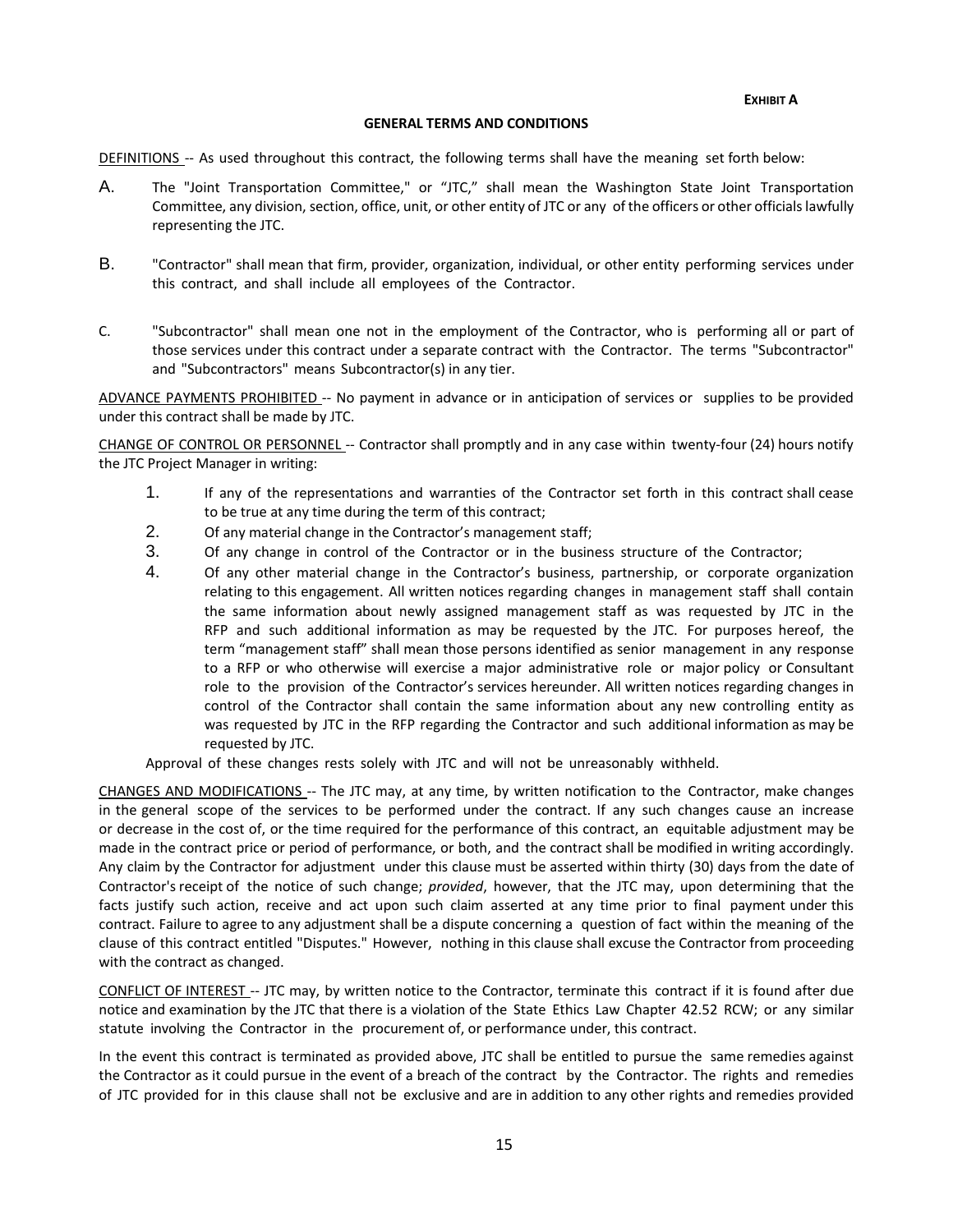by law. The existence of facts upon which the JTC makes any determination under this clause shall be an issue and may be reviewed as provided in the "Disputes" clause of this contract.

CONTRACTOR NOT EMPLOYEE OF THE AGENCY -- The Contractor and his or her employees or agents performing under this contract are not employees or agents of JTC. The Contractor will not hold himself/herself out as or claim to be an officer or employee of JTC or of the state of Washington by reason hereof, nor will the Contractor make any claim or right, privilege or benefit which would accrue to an employee under Chapter 41.06 RCW.

COVENANT AGAINST CONTINGENT FEES -- The Contractor warrants that no person or selling agent has been employed or retained to solicit or secure this contract upon an agreement or understanding for a commission, percentage, brokerage, or contingent fee, excepting bona fide employees or bona fide established agent maintained by the Contractor for the purpose of securing business. JTC shall have the right, in the event of breach of this clause by the Contractor, to annul this contract without liability or, at its discretion, to deduct from the contract price or consideration or recover by other means the full amount of such commission, percentage, brokerage or contingent fee.

DISPUTES – If a dispute should arise between the Contractor and JTC regarding the performance or expected outcomes of the contract, such dispute shall be referred to the JTC Committee Coordinator for review and decision. If the decision by the JTC Committee Coordinator is not satisfactory to the Contractor, the Contractor may request in writing that the dispute be reviewed by the Legislative Members of the JTC Executive Committee. Such written request shall be provided to the JTC Committee Coordinator within five (5) daysfollowing the Committee Coordinator's decision. The Committee Coordinator shall present the written request to the Legislative Members of the JTC Executive Committee at its earliest convenience for review and decision. The decision of the Legislative Members shall become final and binding.

Unless mutually agreed to by the JTC and the Contractor, the work to be performed under this agreement shall not be delayed or stopped during the review of a dispute either by the JTC Committee Coordinator or the JTC Executive Committee.

FORCE MAJEURE -- Neither party shall be liable to the other or deemed in default under this contract for any delay or failure to perform its obligations under this contract if such delay or failure arises from any cause or causes beyond the reasonable control of the parties and without fault or negligence of the parties, including and not limited to acts of God, war, riots, strikes, fire, floods, earthquakes, epidemics, or other similar circumstances.

GOVERNING LAW -- This contract shall be governed by the laws of the state of Washington. In the event of a lawsuit involving this contract, venue shall be proper only in Thurston County. The Contractor, by execution of this contract, acknowledges the jurisdiction of the courts of the state of Washington in this matter.

INDEMNIFICATION -- The contractor shall defend, protect, and hold harmless the state of Washington, JTC, or any employees thereof, from and against all claims, suits or actions arising from the Contractor's acts which are libelous or slanderous, which result in injury to persons or property, which violate a right of confidentiality, or which constitute an infringement of any copyright, patent, trademark, or trade name through use of reproduction of material of any kind.

INDUSTRIAL INSURANCE COVERAGE -- The Contractor shall provide or purchase industrial insurance coverage prior to performing work under this contract as required under Title 51 RCW. JTC will not be responsible for payment of industrial insurance premiums or for any other claim or benefit for this Contractor, or any Subcontractor or employee of the Contractor, which might arise under the industrial insurance laws during performance of duties and services under this contract.

LICENSING, ACCREDITATION AND REGISTRATION -- The Contractor shall comply with all applicable local, state and federal licensing, accreditation, and registration requirements and standards, necessary for the performance of this contract.

LIMITATION OF AUTHORITY -- Only the JTC shall have the express, implied, or apparent authority to alter, amend, modify or waive any clause or condition of this contract. Furthermore, any alteration, amendment, modification, or waiver of any clause or condition of this contract is not effective or binding unless made in writing and signed by the JTC.

NONASSIGNABILITY -- Neither this contract, nor any claim arising under this contract, shall be transferred or assigned by the Contractor.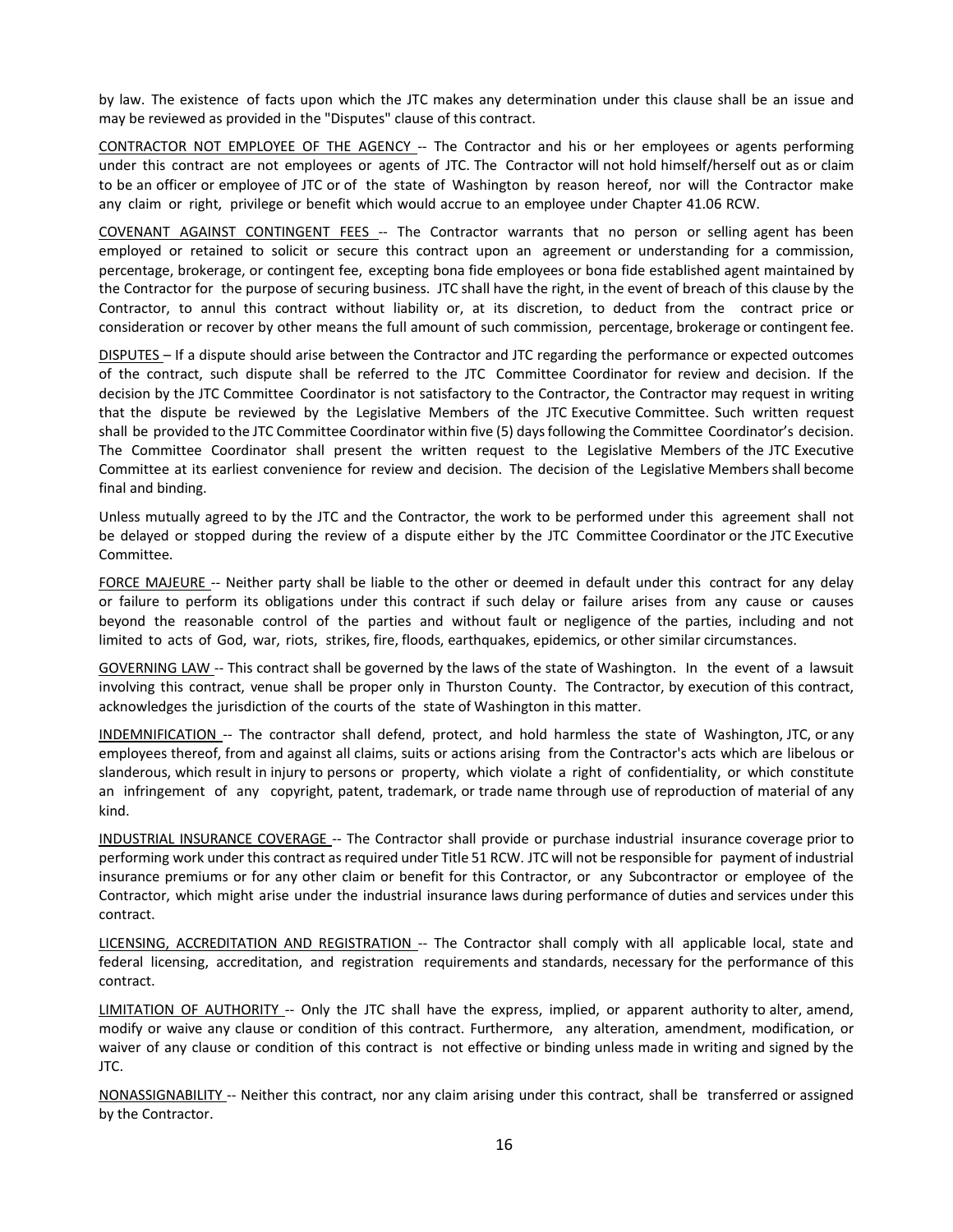NONDISCRIMINATION -- During the performance of this contract, the Contractor shall comply with all federal and state nondiscrimination laws, regulations, and policies.

NONCOMPLIANCE WITH NONDISCRIMINATION LAWS -- In the event of the Contractor's noncompliance or refusal to comply with any nondiscrimination law, regulation, or policy, this contract may be rescinded, canceled, or terminated in whole or in part, and the Contractor may be declared ineligible for further contracts with JTC. The Contractor shall, however, be given a reasonable time in which to cure this noncompliance. Any dispute may be resolved in accordance with the "Disputes" procedure set forth herein.

PAYMENT OF TAXES -- Contractor shall pay all applicable taxes assessed on the compensation received under this contract and shall identify and pay those taxes under Contractor's federal and state identification number(s).

RECORDS, DOCUMENTS AND REPORTS -- The Contractor shall maintain books, records, documents, data and other evidence of accounting procedures and practices which sufficiently and properly reflect all direct and indirect costs of any nature expended in the performance of this contract. These records shall be subject at all reasonable times to inspection, review, or audit by personnel duly authorized by the JTC, State Auditor or state or federal officials so authorized by law, regulation, or contract. The Contractor will retain all books, records, documents, and other materials relevant to this contract for six (6) years after the date of final payment, and make them available for inspection by persons authorized under this provision.

If any litigation, claim or audit is started before the expiration of the six (6) year period, the records shall be retained until all litigation claims, or audit findings involving the records have been resolved.

REGISTRATION WITH DEPARTMENT OF REVENUE -- The Contractor shall complete registration with the Department of Revenue, [http://dor.wa.gov/Content/Home/Default.aspx,](http://dor.wa.gov/Content/Home/Default.aspx) and be responsible for payment of all taxes due on payments made under this contract.

RIGHT OF INSPECTION -- The Contractor shall provide right of access to its facilities to the JTC, or any of its officers, or to any other authorized agent or official of the state of Washington or the federal government at all reasonable times, in order to monitor and evaluate performance, compliance, and/or quality assurance under this contract.

RIGHTS IN DATA -- Unless otherwise provided, data which originates from this contract shall be "works for hire" as defined by the U.S. Copyright Act and shall be owned by JTC. Data shall include, but not be limited to: working papers, reports, documents, pamphlets, advertisements, books, magazines, surveys, studies, computer programs, films, tapes, and/or sound reproductions. Ownership includes the right to copyright, patent, register, and the ability to transfer these rights.

Data which is delivered under the contract, but which does not originate therefrom shall be transferred to JTC with a nonexclusive, royalty-free, irrevocable license to publish, translate, reproduce, deliver, perform, dispose of, and to authorize others to do so; *provided*, that such license shall be limited to the extent which the Contractor has a right to grant such a license. The Contractor shall exert all reasonable effort to advise JTC, at the time of delivery of data furnished under this contract, of all known or potential invasions of privacy contained therein and of any portion of such document which was not produced in the performance of this contract. JTC shall receive prompt written notice of each notice of claim of copyright infringement received by the Contractor with respect to any data delivered under this contract. JTC shall have the right to modify or remove any restrictive markings placed upon the data by the Contractor.

SAFEGUARDING OF INFORMATION -- The use or disclosure by any party of any information concerning JTC for any purpose not directly connected with the administration of JTC or the Contractor's responsibilities with respect to services provided under this contract is prohibited except by written consent of the JTC.

SAVINGS -- In the event funding from state, federal, or other sources is withdrawn, reduced, or limited in any way after the effective date of this contract and prior to normal completion, JTC may terminate the contract under the "Termination for Convenience" clause, without the five-day notice requirement, subject to renegotiation under those new funding limitations and conditions.

SCOPE OF CONTRACT -- This contract and the attachments incorporate all the contracts, covenants, and understandings between the parties concerning the subject matter, and all such covenants, agreements, and understandings have been merged into this contract. No prior contract or understandings, verbal or otherwise, of the parties or their agents shall be valid or enforceable unless embodied in this contract.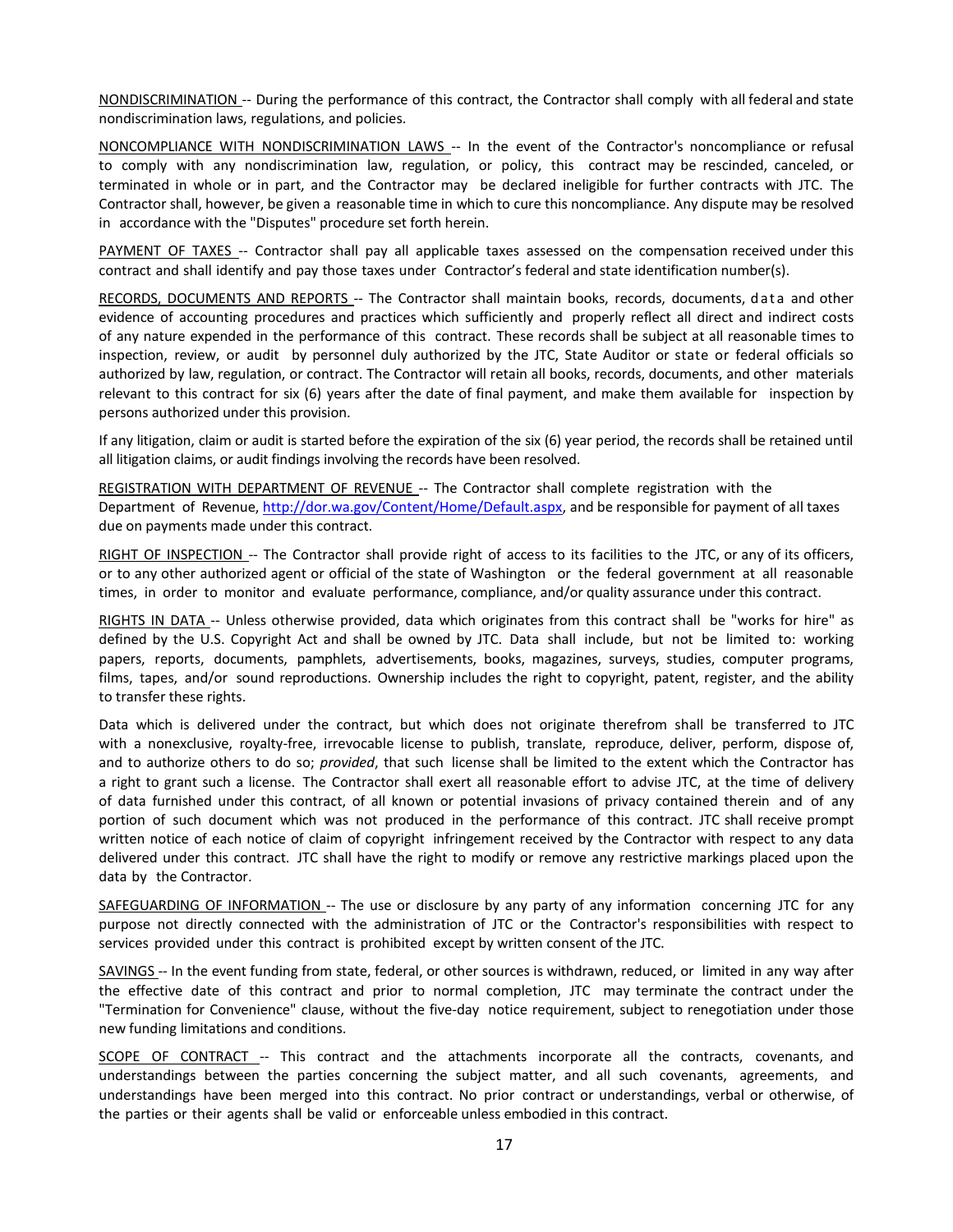SEVERABILITY – The provisions of this contract are intended to be severable. If any term or provision is illegal or invalid for any reason whatsoever, such illegality or invalidity shall not affect the validity of the remainder of the contract.

SUBCONTRACTING -- Neither the Contractor nor any Subcontractor shall enter into subcontracts for any of the work contemplated under this contract without obtaining prior written approval of the JTC.

TERMINATION FOR CAUSE – In the event the JTC determines the Contractor has failed to comply with the conditions of this contract in a timely manner, the JTC has the right to suspend or terminate this contract. In such event the Contractor shall be liable for damages as authorized by law including, but not limited to, any cost difference between the original contract and the replacement or cover contract and all administrative costs directly related to the replacement contract, e.g., cost of the mailing, advertising, and staff time.

A termination shall be deemed a "Terminate for Convenience" if it is determined that the Contractor (i) was not in default, or (ii) failure to perform was outside of his or her control, fault or negligence.

TERMINATION FOR CONVENIENCE -- Except as otherwise provided in this contract, the JTC may, by five (5) days written notice, beginning on the second day after the mailing, terminate this contract in whole or in part when it is in the best interests of JTC. If this contract is so terminated, JTC shall be liable only for payment in accordance with the terms of this contract for services rendered prior to the effective date of termination.

TERMINATION PROCEDURE -- Upon termination of this contract, JTC, in addition to any other rights provided in this contract, may require the Contractor to deliver to JTC any property specifically produced or acquired for the performance of such part of this contract as has been terminated. The provisions of the "Treatment of Assets" clause shall apply in such property transfer.

JTC shall pay to the Contractor the agreed upon price, if separately stated, for completed work and services accepted by JTC, and the amount agreed upon by the Contractor and JTC for (i) completed work and services for which no separate price is stated, (ii) partially completed work and services, (iii) other property or services which are accepted by JTC, and (iv) the protection and preservation of property, unless the termination is for default, in which case the JTC shall determine the extent of the liability of JTC. Failure to agree with such determination shall be a dispute within the meaning of the "Disputes" clause of this contract. JTC may withhold from any amounts due the Contractor such sum as the JTC determines to be necessary to protect JTC against potential loss or liability.

The rights and remedies of JTC provided in this section shall not be exclusive and are in addition to any other rights and remedies provided by law or under this contract.

After receipt of a notice of termination, and except as otherwise directed by the JTC, the Contractor shall:

- 1. Stop work under the contract on the date, and to the extent specified, in the notice;
- 2. Place no further orders or subcontracts for materials, services, or facilities except as may be necessary for completion of such portion of the work under the contract as is not terminated;
- 3. Assign to JTC, in the manner, at the times, and to the extent directed by the JTC, all of the rights, title, and interest of the Contractor under the orders and subcontracts so terminated, in which case JTC has the right, at its discretion, to settle or pay any or all claims arising out of the termination of such orders and subcontracts;
- 4. Settle all outstanding liabilities and all claims arising out of such termination of orders and subcontracts, with the approval or ratification of the JTC to the extent the JTC may require, which approval or ratification shall be final for all the purposes of this clause;
- 5. Transfer title to JTC and deliver in the manner, at the times, and to the extent directed by the JTC any property which, if the contract has been completed, would have been required to be furnished to JTC;
- 6. Complete performance of such part of the work as shall not have been terminated by the JTC; and
- 7. Take such action as may be necessary, or as the JTC may direct, for the protection and preservation of the property related to this contract which is in the possession of the Contractor and in which JTC has or may acquire an interest.

#### TREATMENT OF ASSETS --

1. Title to all property furnished by JTC shall remain in JTC's office. Title to all property furnished by the Contractor, for the cost of which the Contractor is entitled to be reimbursed as a direct item of cost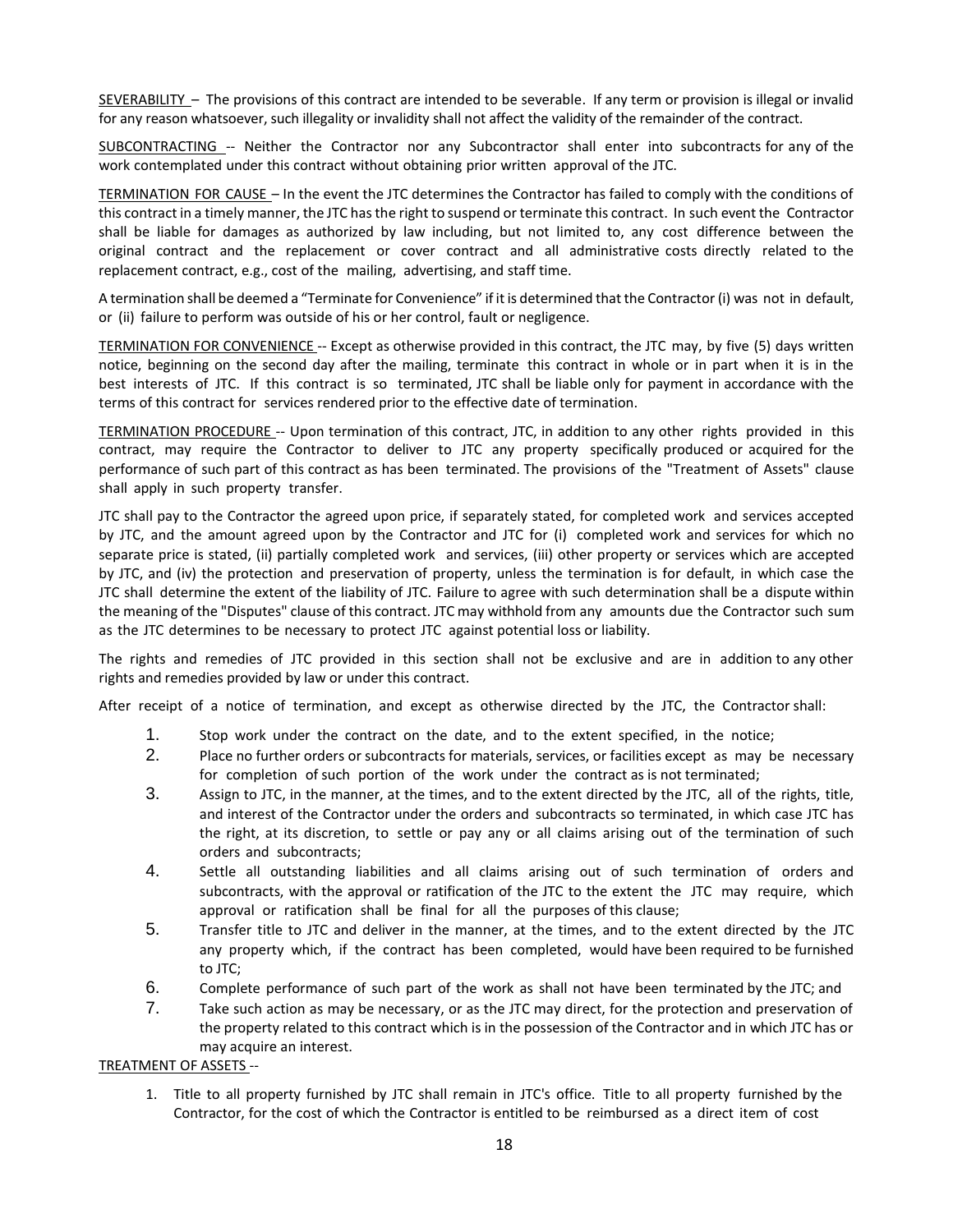under this contract, shall pass to and vest in JTC upon delivery of such property by the vendor. Title to other property, the cost of which is reimbursable to the Contractor under this contract, shall pass to and vest in JTC upon (i) issuance for use of such property in the performance of this contract, or (ii) commencement of use of such property in the performance of this contract, or (iii) reimbursement of the cost thereof by JTC in whole or in part, whichever first occurs.

- 2. Any property of JTC furnished to the Contractor shall, unless otherwise provided herein or approved by the JTC, be used only for the performance of this contract.
- 3. The Contractor shall be responsible for any loss or damage to property of JTC which results from the negligence of the Contractor or which results from the failure on the part of the Contractor to maintain and administer that property in accordance with sound management practices.
- 4. If any JTC property is lost, destroyed or damaged, the Contractor shall notify JTC immediately and shall take all reasonable steps to protect that property from further damage.
- 5. The Contractor shall surrender to JTC all property of JTC prior to settlement upon completion, termination, or cancellation of this contract.
- 6. All reference to the Contractor under this clause shall also include Contractor's employees, agents, or Subcontractors.

WAIVER OF DEFAULT -- Waiver of any default shall not be deemed to be a waiver of any subsequent default. Waiver of breach of any provision of the contract shall not be deemed to be a waiver of any other or subsequent breach and shall not be construed to be a modification of the terms of the contract unless stated to be such in writing, signed by the JTC and attached to the original contract.